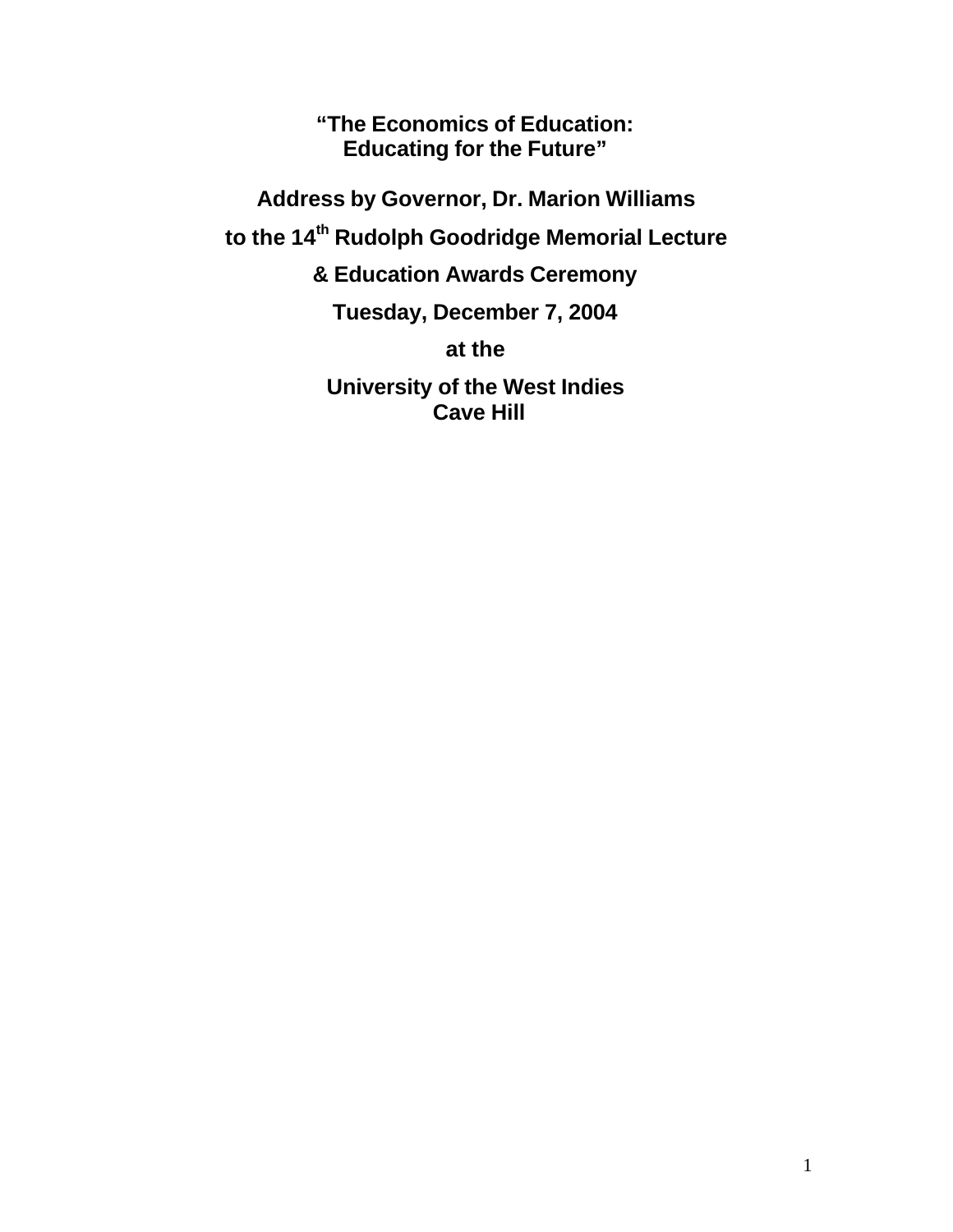# **Introduction**

Thank you for that most generous introduction.

Mr. Master of Ceremonies, Mr. Matthew Farley, Chairman of the Educational Forum, Mrs. Goodridge and other members of the Goodridge family, Permanent Secretary - Ministry of Education, Mrs. Atheline Haynes, Chief Education Officer - Mrs. Wendy Griffith-Watson, distinguished ladies and gentlemen………………………….. Let me first express my appreciation to the Forum of Education for the opportunity to be a part of the public discourse on a subject which most will concede is of paramount importance. This lecture honours one of the Caribbean's outstanding sons, and the series has already contributed and will continue to contribute to the development of Caribbean thought. During much of his career, Rudolph Goodridge would have spent a great deal of time on the economic issues of optimal allocation of scarce national and regional resources for education. I therefore feel assured that the choice of tonight's topic "The Economics of Education -with special reference to Barbados" would have received his blessings.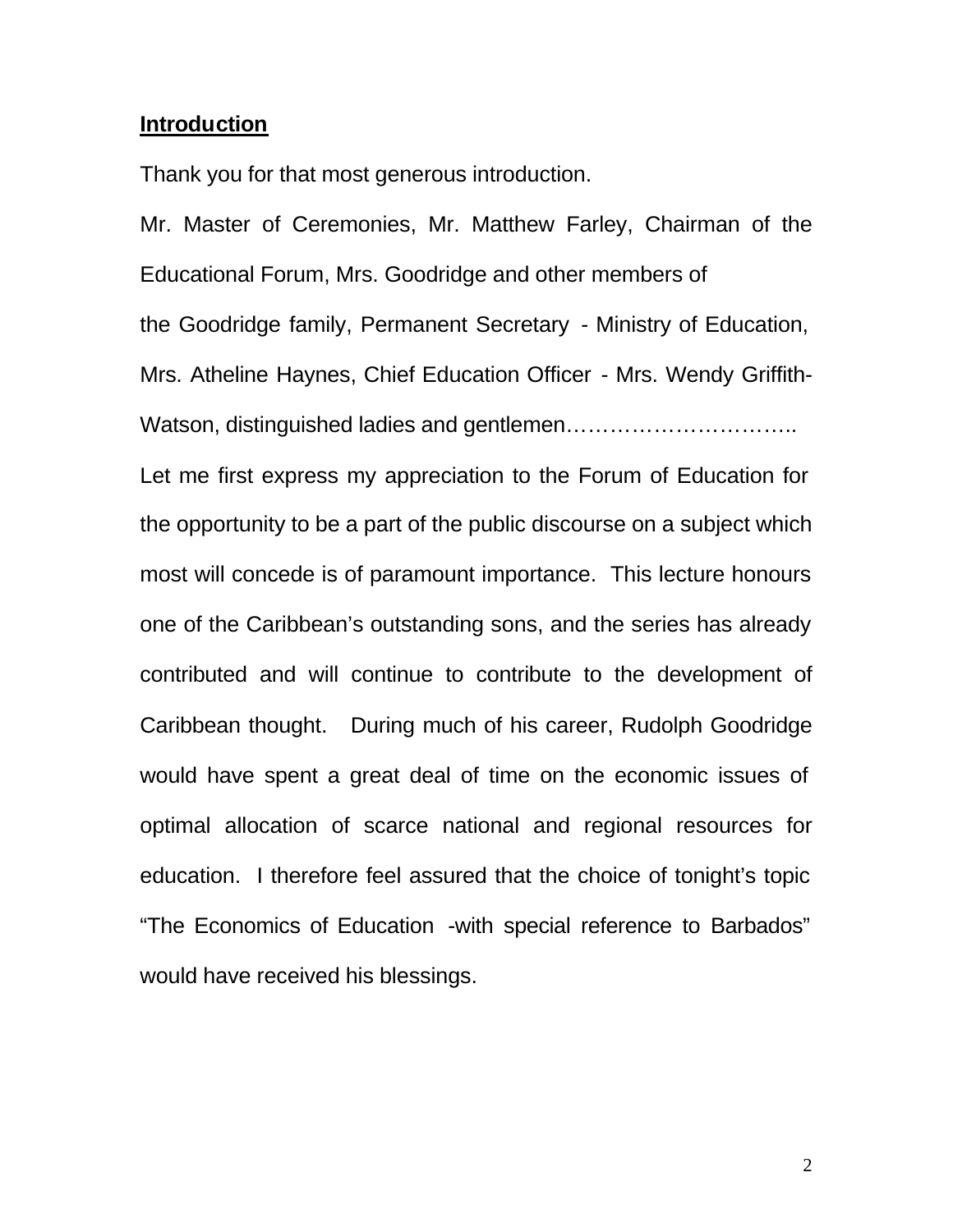## **Why involve economics**

Since education involves policy choices with financial consequences, there is a strong case for involving the discipline of economics. This lecture will not deal with the management of education in Barbados – I wouldn't dare in this audience - as that is a subject properly befitting the efforts of practitioners like yourselves.

Following some brief remarks on the status of our educational achievements in Barbados, I will focus firstly on what is required from our educational system if it is to be the pivot of accelerated economic growth and development in the 21<sup>st</sup> century, secondly on the sectoral and strategic areas of emphasis which future global and regional trends indicate to be necessary and thirdly the implications for public and private financing of meeting these objectives. The perspectives will be those both of an economist and a user of the products of our educational institutions.

In evaluating the delivery of any product or service, economists aim to optimise returns, that is, to get the best possible result subject to constraints. Economists are also well known for focussing on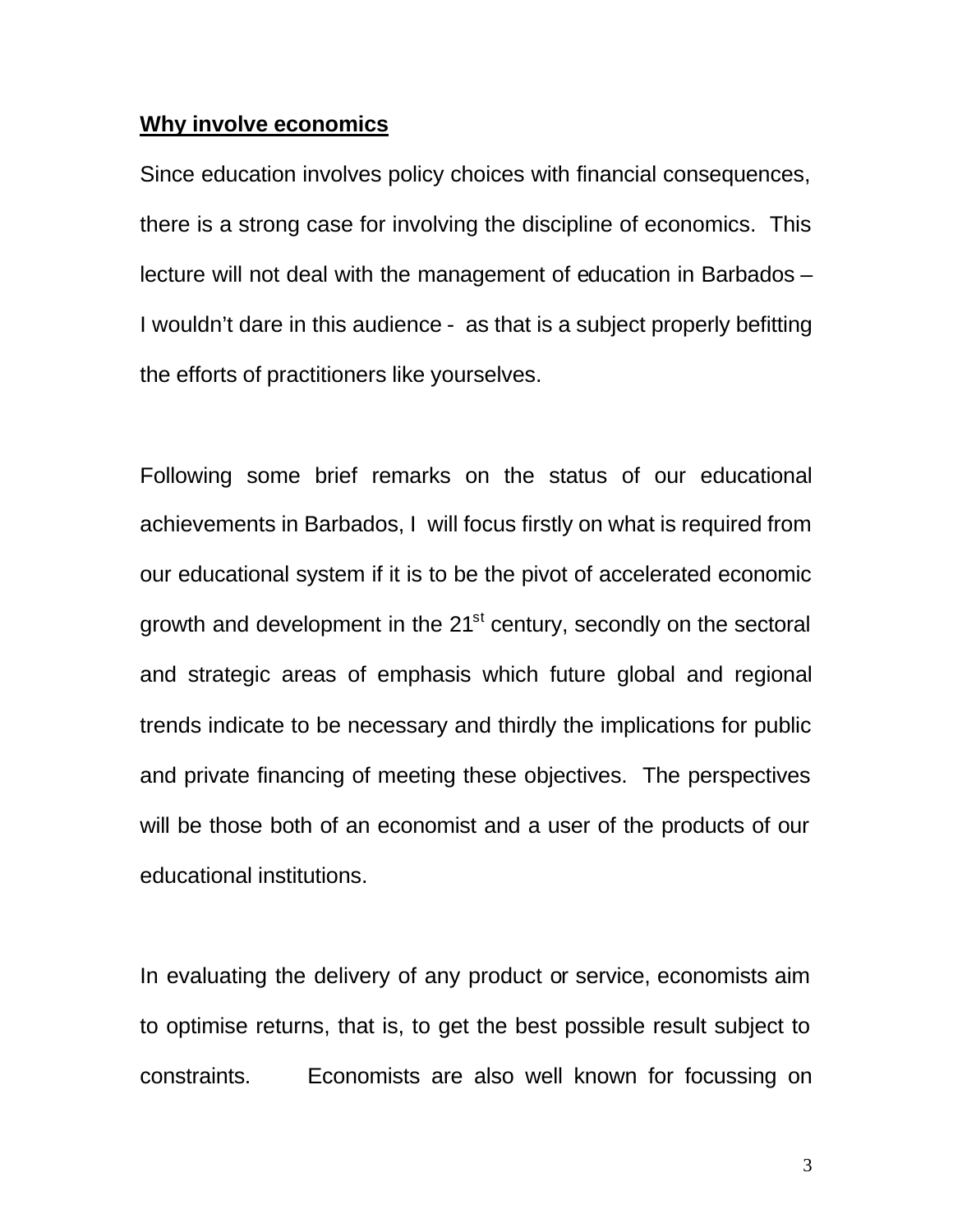factors of production. Early economists spoke of land, labour and capital as the main factors of production. Today technology has been added to the list. They also speak of various markets, particularly the goods market, the labour market and the money market.

# **Contribution to the Economy**

The linkage with the labour market has been explored by several economists, including Nobel Laureate Sir Arthur Lewis in his celebrated work "Economic Development with Unlimited Supplies of Labour". A World Bank discussion paper on education and development cites the positive impact on the Gross Domestic Product and the increased physical productivity of specific groups as they learn new processes and techniques in all fields. In addition, evidence also shows that the additional value to society from the income of educated persons is much higher than the sum of their forgone output and costs incurred while they are being educated, confirming that net returns are positive.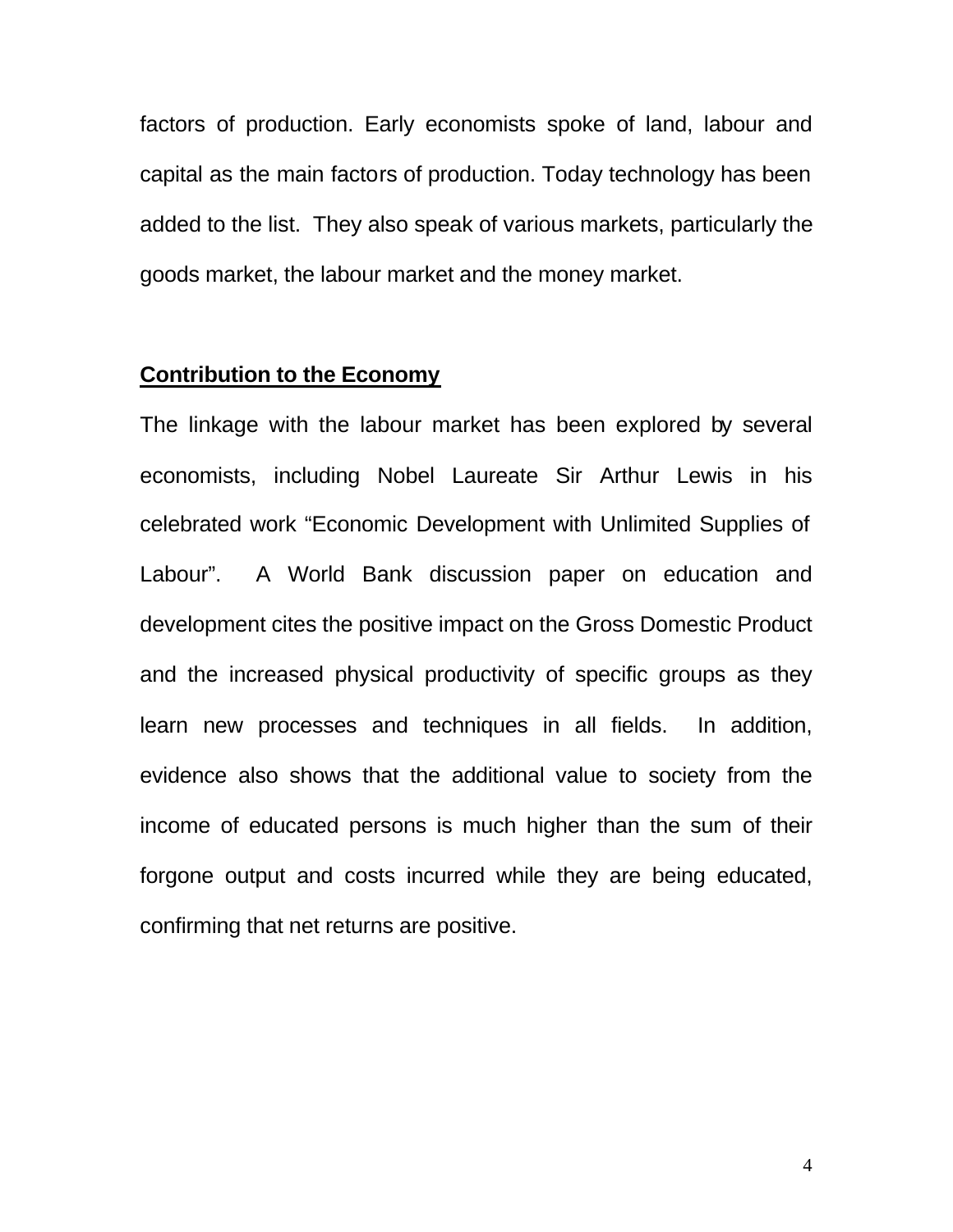#### **Social & Public Benefits**

In addition to the economic benefits, education, by producing knowledge, skills, values, and attitudes, is also essential to social and human development and there is general agreement that there are tremendous public benefits from education, both in the sense of contributing to a literate work force, and in instilling socialising behaviour which make for a well-woven social fabric. In Barbados, education has proven itself to be a means of avoiding poverty and creating upward mobility both at the individual level and at the national level, through its cumulative ability to assist in the delivery of a higher quality of goods and services, consequently raising the country's standard of living.

In addition, education supports good governance, since an educated population is more likely to see the benefits of, and therefore comply with laws and regulations, and is more inclined to understand and accept difficult policy decisions. This was also the conclusion of the Commission on Law and Order. The importance of education is therefore unassailable; the issue often is what should be delivered, how it should it be delivered and who should fund its delivery.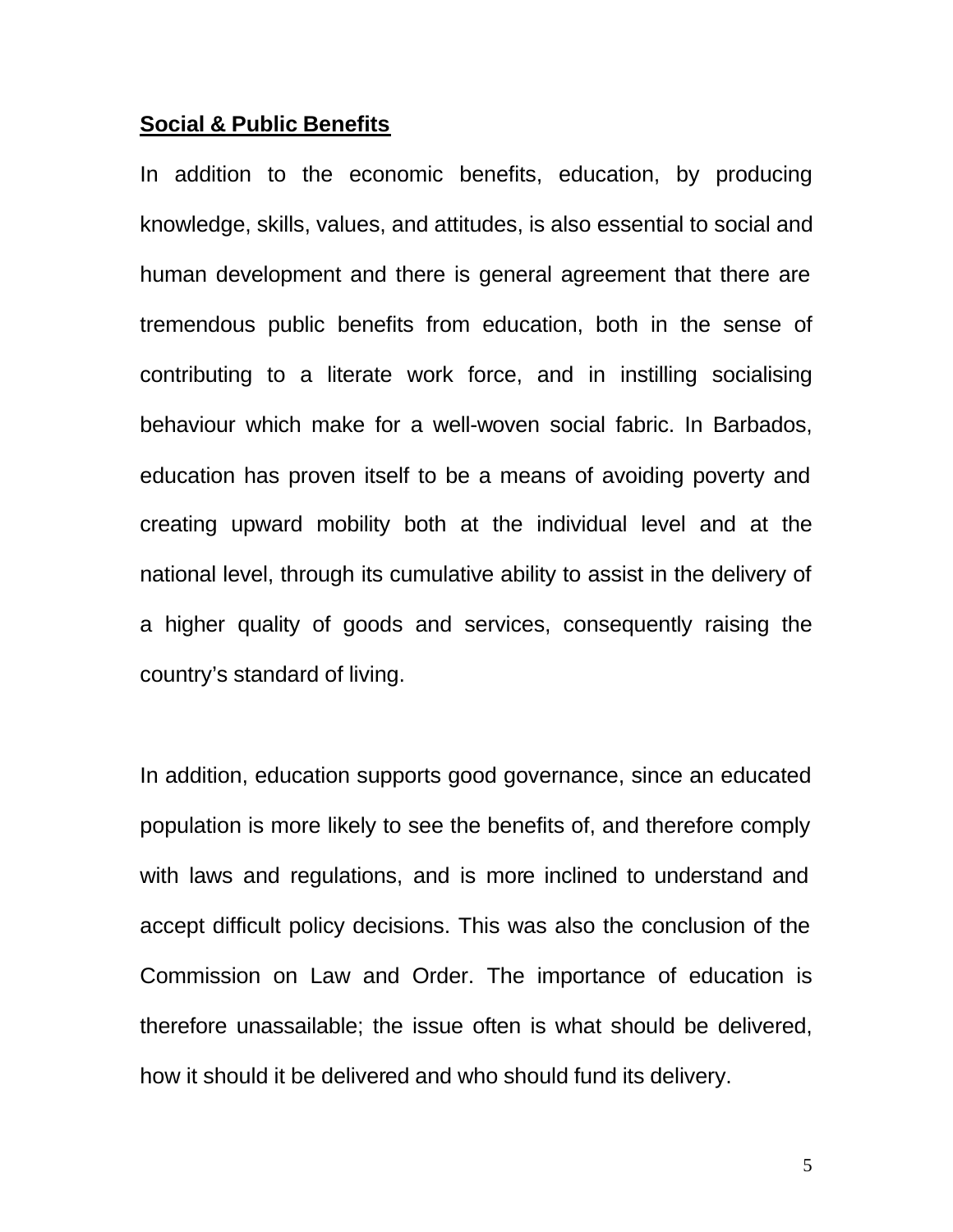# **Our past achievements in education**

In making recommendations about the future we must also acknowledge the tremendous achievements of the past and the major contribution of our educators. Statistics for the period 1999 to 2001, published by the United Nations (UN) in its latest Human Development Report indicate that there is a clear divide between developed and developing countries with respect to educational attainment.

On the index of literacy and enrolment, the top 20 developed countries scored 99 from a possible 100; the countries at the bottom of the Index had an average of less than 50. However, in the Caricom region, Barbados and St. Kitts and Nevis with indices of 95 and 98, respectively, were the best performers. Among other developing countries in the Western Hemisphere, only Argentina, Uruguay and Cuba were rated above 90.

An important indicator is public expenditure on education expressed as a ratio of Gross Domestic Product (GDP) or Gross National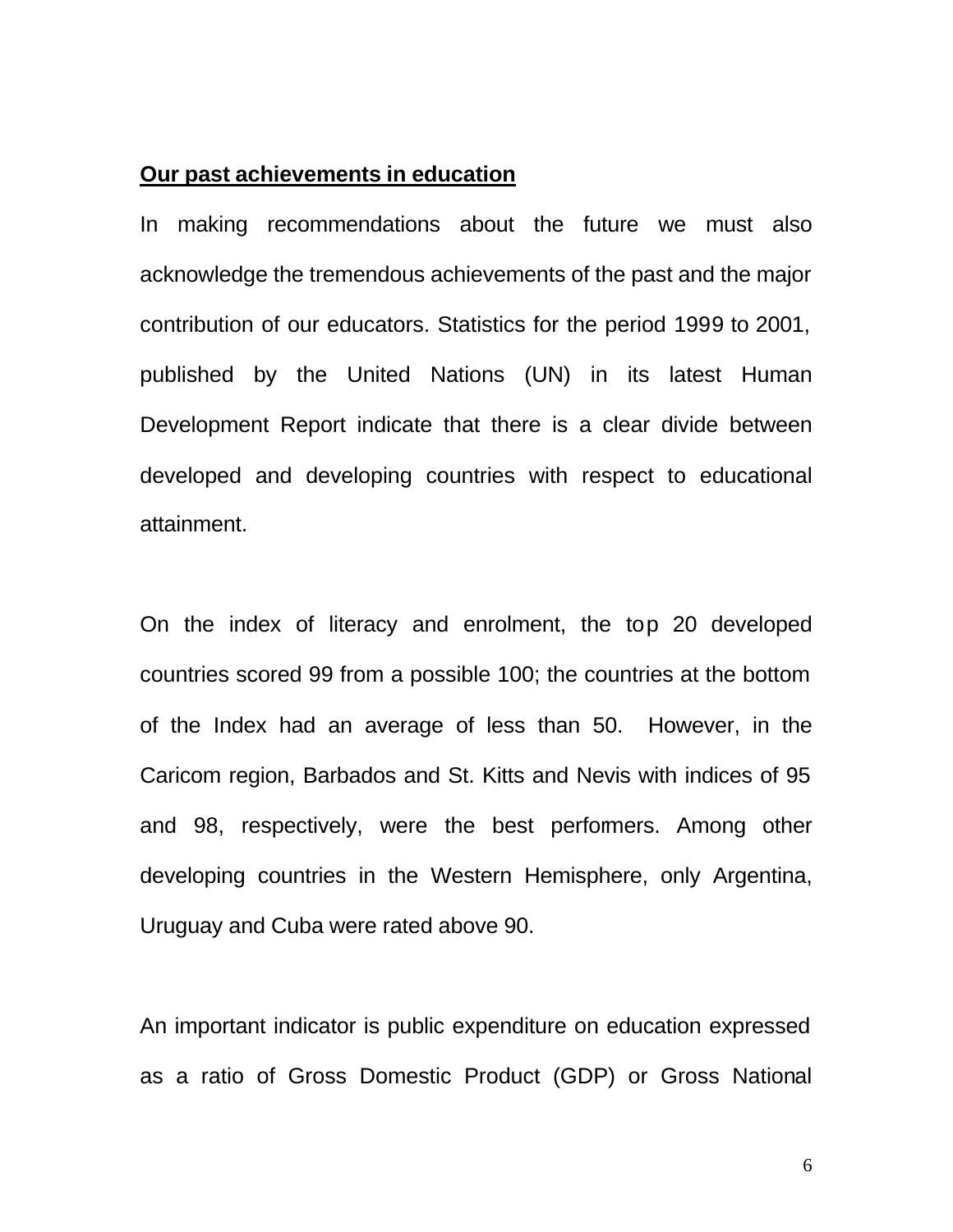Product (GNP). Simply put, this is a rough measure of how much of the national wealth is devoted to public education. Between 1999 and 2001, the 20 most developed countries recorded an average share of 5.5%, compared to one of 2.9% for developing countries at the lower end of the scale. On average during the period, rich countries allocated about 90% more of their national resources to education than the typical very underdeveloped country.

 Many countries in the Caribbean reached expenditure ratios in the range of developed countries: Barbados (6.5%), St. Kitts and Nevis (7.7%) St. Lucia (7.3%), Jamaica (6.3%) and St. Vincent and the Grenadines (9.3%) were all above the average for developed countries, underscoring why most Caricom countries are characterised as middle income developing economies with comparatively high human development indicators.

It is instructive, as well, to examine how expenditure is allocated among the various levels of education. The Statistics from the UN reveal that affluent countries tend to allocate relatively more of their expenditure to higher-level education while developing countries tend to spend more on primary education. With respect to higher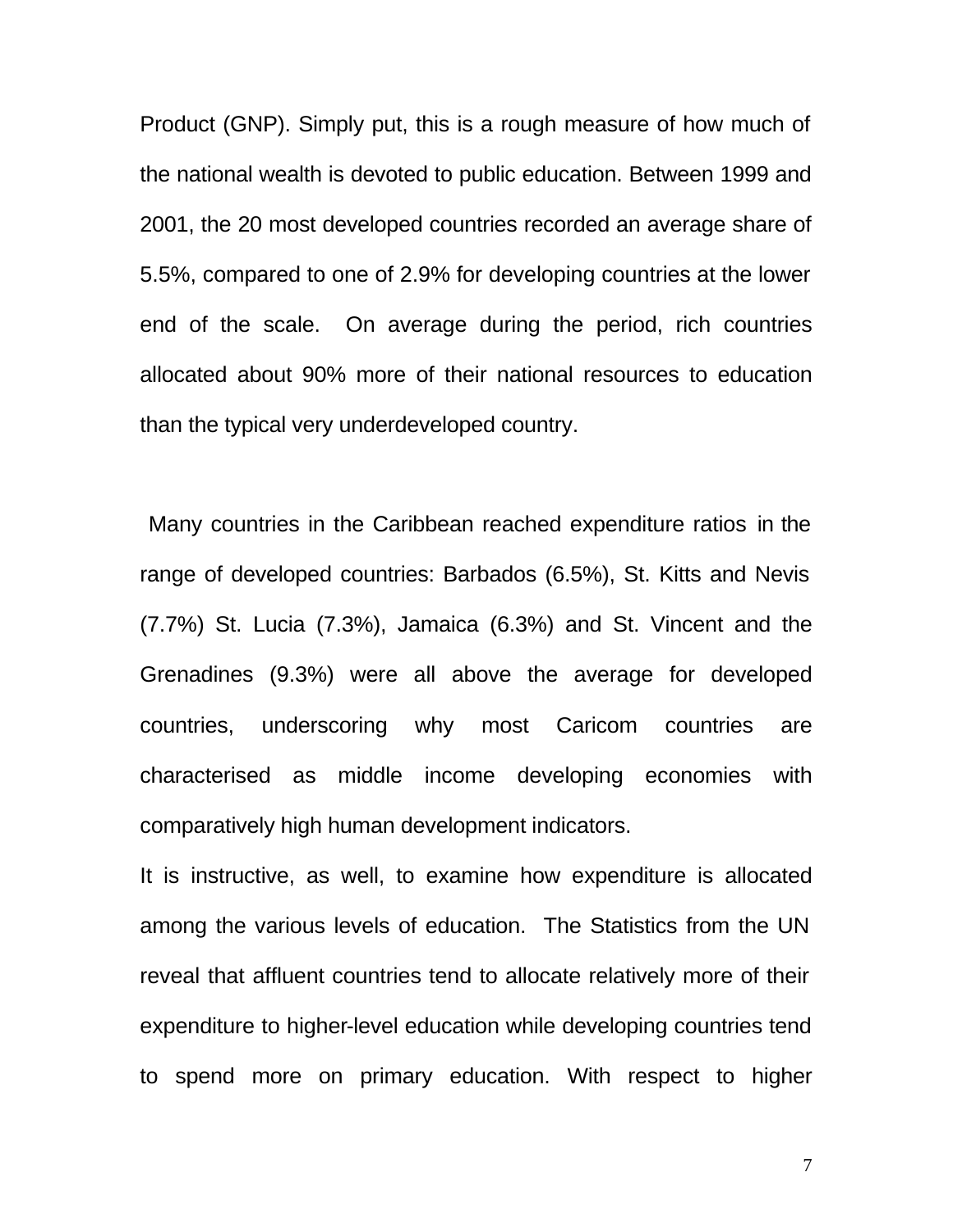education, between 1999 and 2001, the poorest countries, on average, spent 26.8% on secondary schooling and 20.6% on tertiary education, compared to averages of 40.1% and 24.8%, respectively, for the rich countries. In Barbados, 33.9% went to secondary and 29.9% to tertiary education, the latter being higher than in many developed countries.

#### **The Cost of Education**

It is not as easily appreciated in Barbados however, that a good educational system is very expensive. Many countries with the best intentions are unable, because of competing budgetary demands, to devote the required level of resources to education.

Let me now provide some general information on the trends in expenditure on education in Barbados. Education increased its share of Government expenditure from 15.2% of total expenditure in 1957, that is prior to free education, to an average of 21% of total expenditure over the last five years. Spending on education expanded more quickly than total spending by government; this of course means that other Government activities were losing resources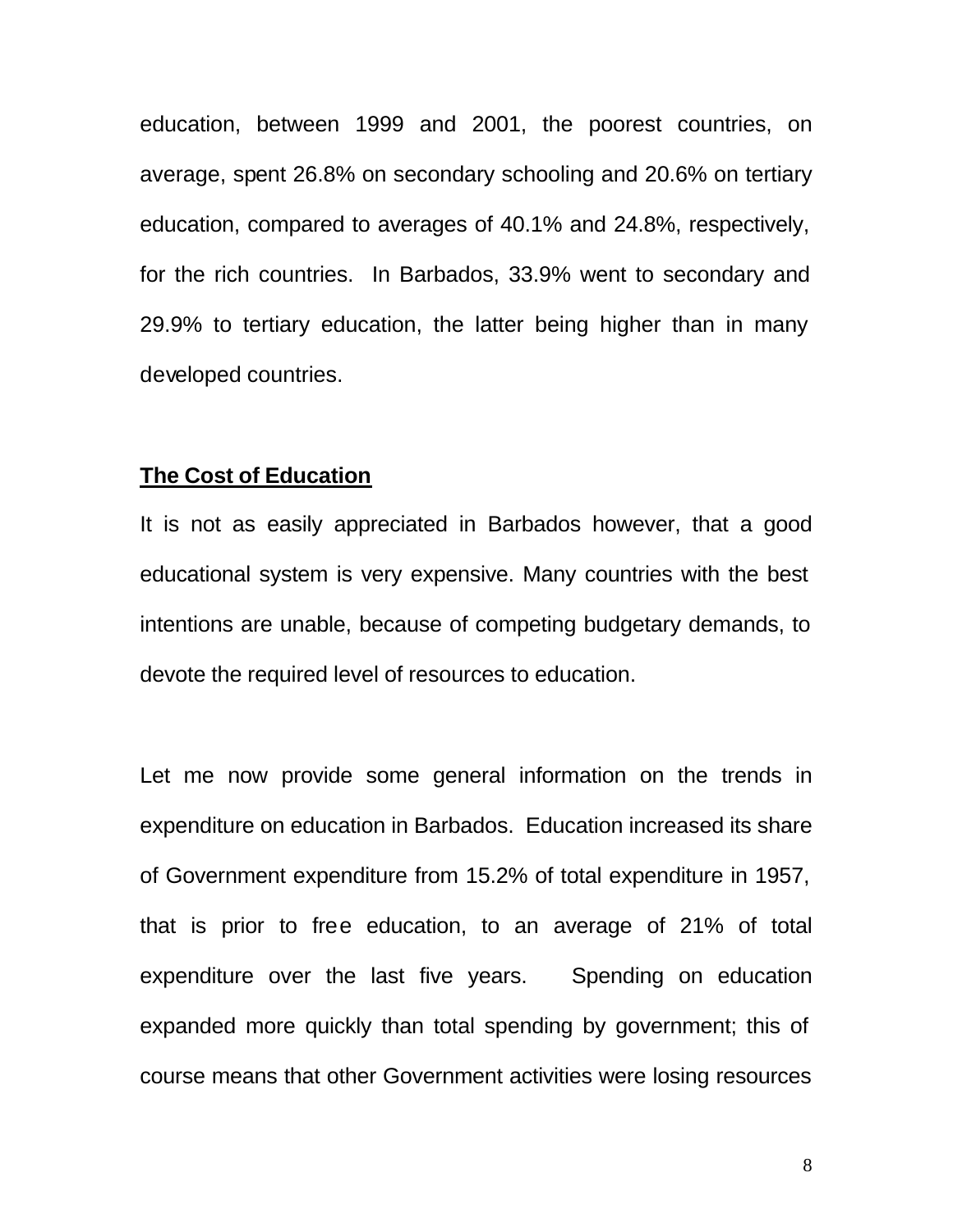in the interest of education. What is perhaps even more significant is that education's share in total expenditure was maintained even during the periods of recession in 1981-82 and 1990-92. This is not to say that Barbados is among the highest spenders on education. Some countries spend a much greater share of their budgets. In Israel, Japan, Korea, US and Zimbabwe this figure is closer to 40% and is 30-40% in Latin America. However, without doubt this country has a profile of public spending on education which is more like that of developed countries.

However, the required quality of education and its increasing costs have made it difficult for private institutions to survive or to compete with the services offered by government educational institutions. As a result, Barbados' educational system, which had a large private school component up to the 1980s, with a few exceptions, has now been taken over almost completely by Government.

## **A view of the future**

Though our educational achievements are laudable; can our present educational system properly prepare our citizens for the 21<sup>st</sup> Century?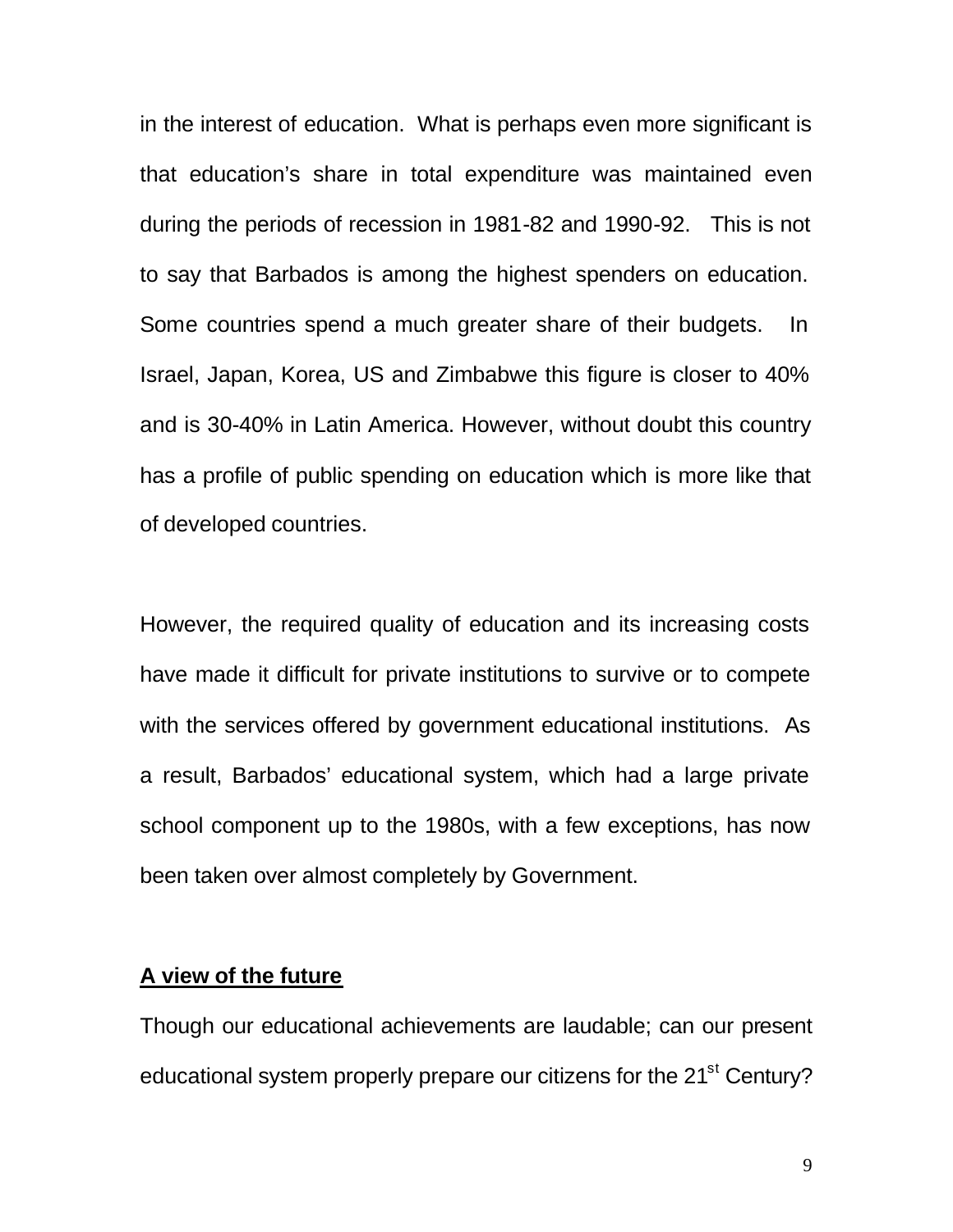In order to answer questions about future trends and their relevance to education, one needs to consider what the future is likely to hold for Barbados. We can attempt a quick prospective view of global, regional and national prospects - say over the next 20 years. I am sure that this kind of strategic assessment has been done by the education authorities but I would like to share my own perspectives and some global views with you on this topic.

At the international level, studies suggest that there are four important functions which will influence the future; the number and distribution of people on the planet, the world's geopolitical organizations and interaction, the world's economic processes, the effects of new technologies and the constraints imposed by the natural environment.

Other developments expected are the formation of a complex international regulatory environment, and a further rise of the multinational corporation. The technological, internet and space travel revolution are expected to continue and new knowledge will be available at an exponential rate. The individual cultures of states on the periphery of the world stage could influence global cultures, and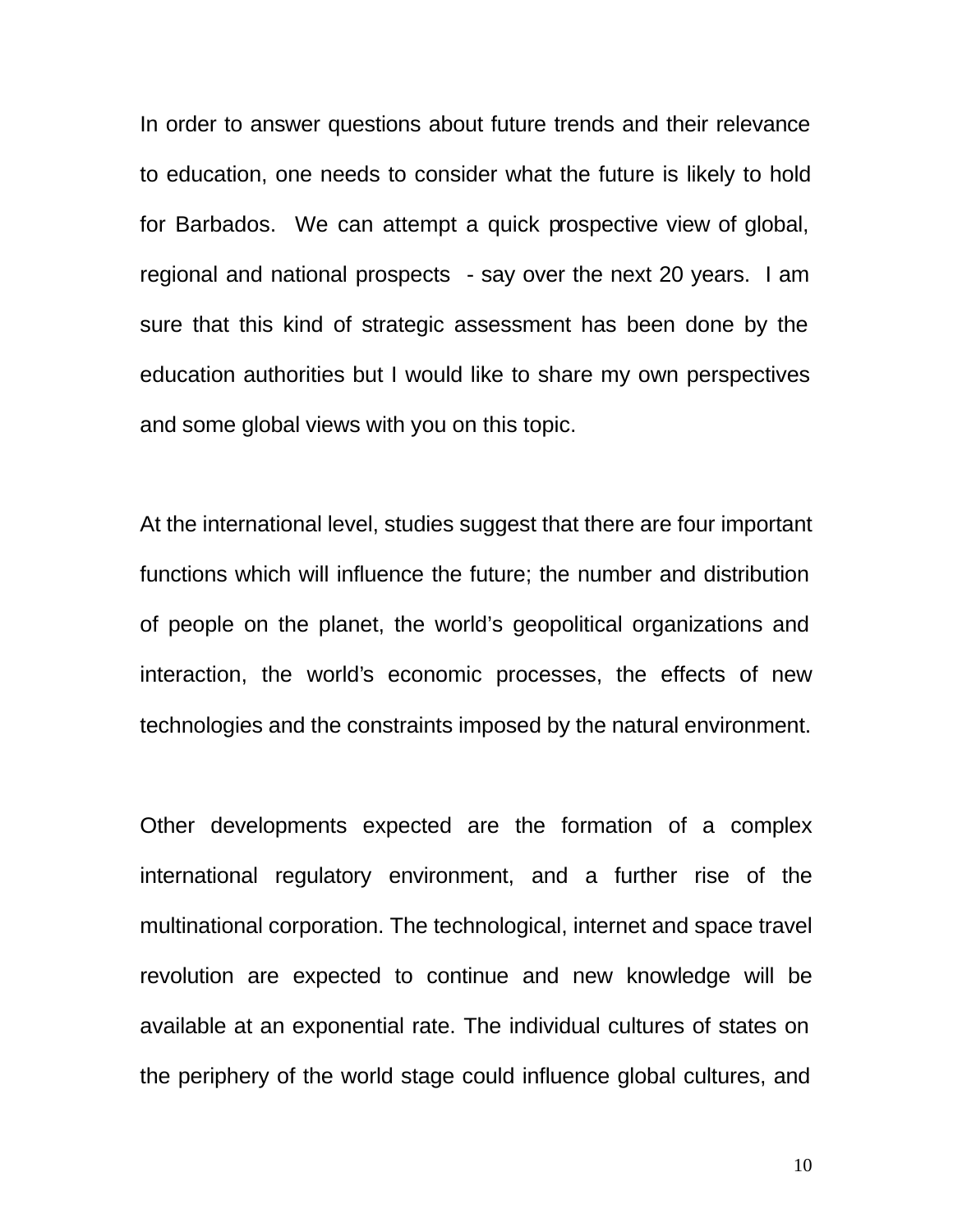people will move and work around the globe much more in an average lifetime. An aging population in post-industrial states and a growing young population in developing countries are likely. There is likely to be migration from the cities in developed countries as people work in an integrated framework from distant locations but migration to the cities in developing countries is likely to continue.

Microstates similar to Singapore and Hong Kong are likely to proliferate (good news for small countries like Barbados) and other power-centres will emerge, the EU, Japan, China and some think perhaps Brazil and Russia. Transnational corporations such as automotive, fashion and entertainment industries will continue to influence cultural lifestyles, and the world will become more conscious of protecting the environment, as the stress on the environment grows. The labour force in post-industrial countries will want more leisure.

Ultra-fast interactive computer information databases that are globally networked are likely to be further developed. Nanotechnology and microminimsation of computer chips will expand the use of robotics in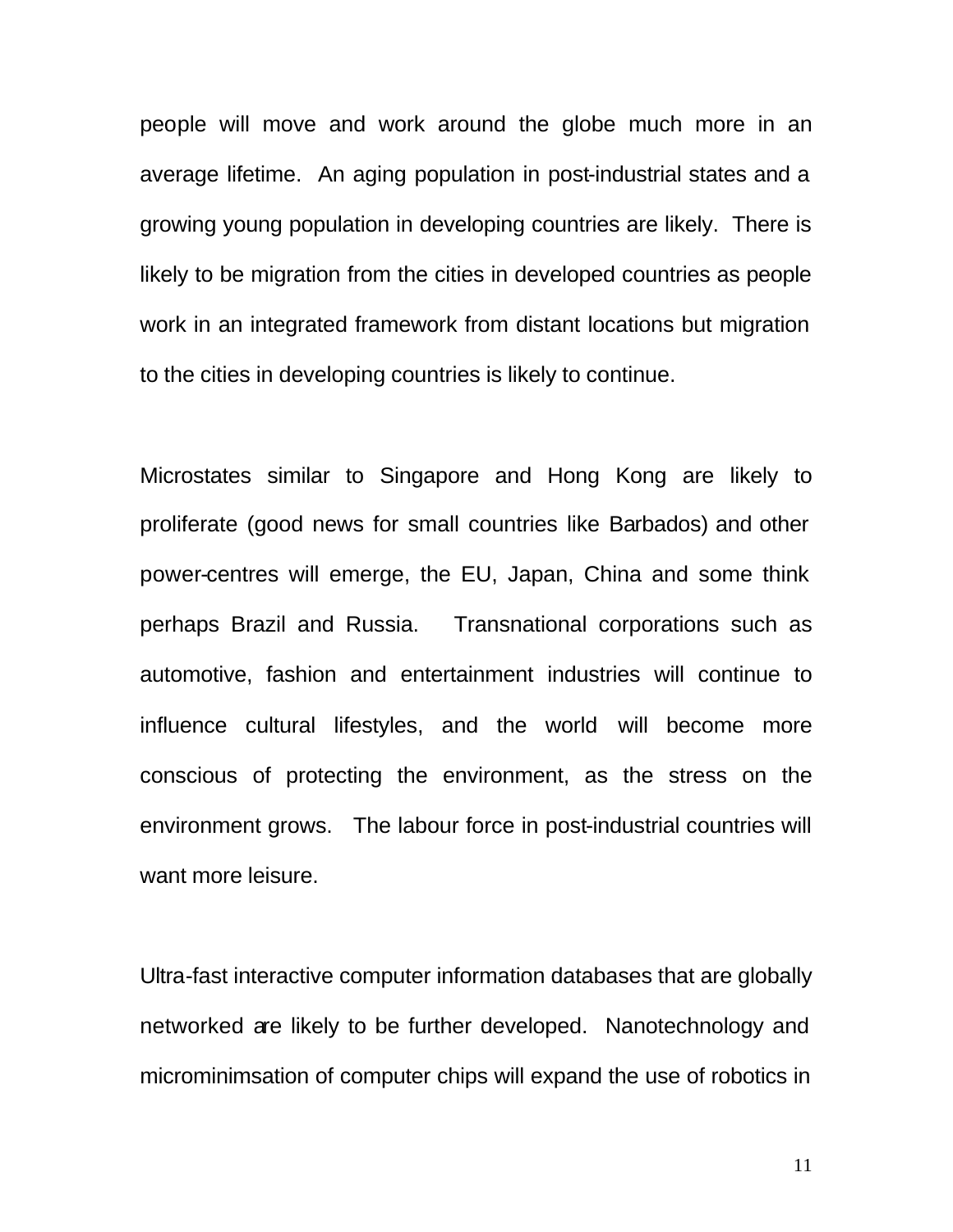daily life. Artificial intelligence systems supported by supercomputers will grow.

The divide between the "haves" and "have nots" will widen and there is likely to be a greater clash between private and public goods as resource limits lead to competition and possible trade and other conflicts (the WTO Tribunals have already anticipated this). Globally, with companies growing faster than governments, the role of the state may change from the paternalistic approaches which we have come to expect.

# **At the regional level**

At the regional level, it is expected that the Caribbean region will be a single market and a single economy and that costs will be lower as goods and services are freely traded and capital will move more freely within the region. Some businesses will gain and some will lose and each country within the region is likely to try to identify and concentrate on the specialty activities in which it is more efficient.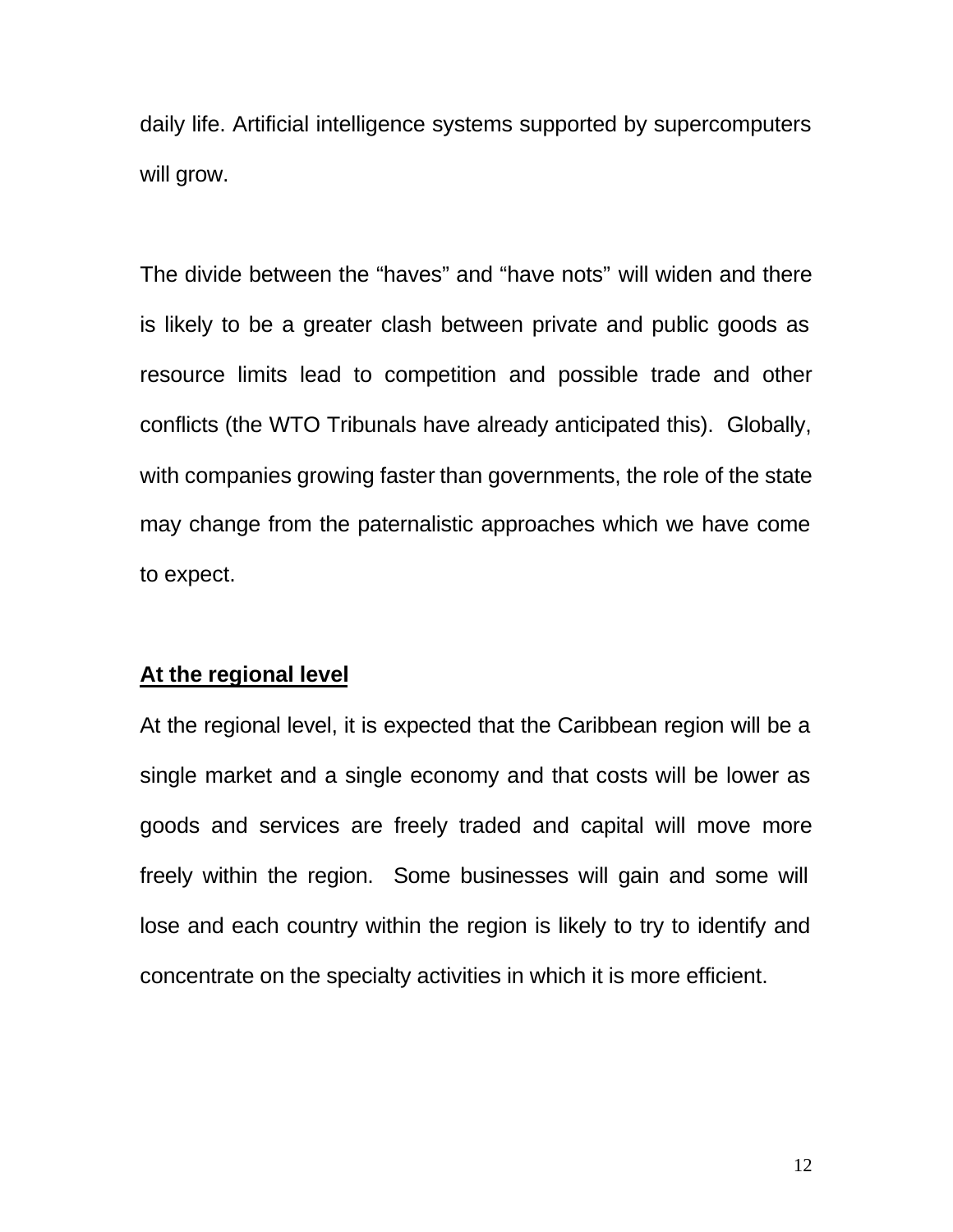Persons will be able to move freely across borders in the region, and corporate mergers and acquisitions are likely to continue while Caribbean companies seek to internationalise by setting up operations outside the region. Travel, using various means of transportation within the region, is likely to increase to allow for easier relocation of more frequently mobile CARICOM residents and their families.

The region is likely to be taken more seriously in international affairs as it becomes a larger, more cohesive and sophisticated market.

#### **Domestically**

At the domestic level, the economy is likely to grow at about the same rate as in the past – possibly slightly faster – and a few large corporations are likely to predominate. Dwindling global oil supplies could press Barbados (and other countries as well) to wake up to the importance of developing alternative energy sources.

Barbados is likely to continue to be a market for highly technologically improved products and because of the emphasis on leisure, the travel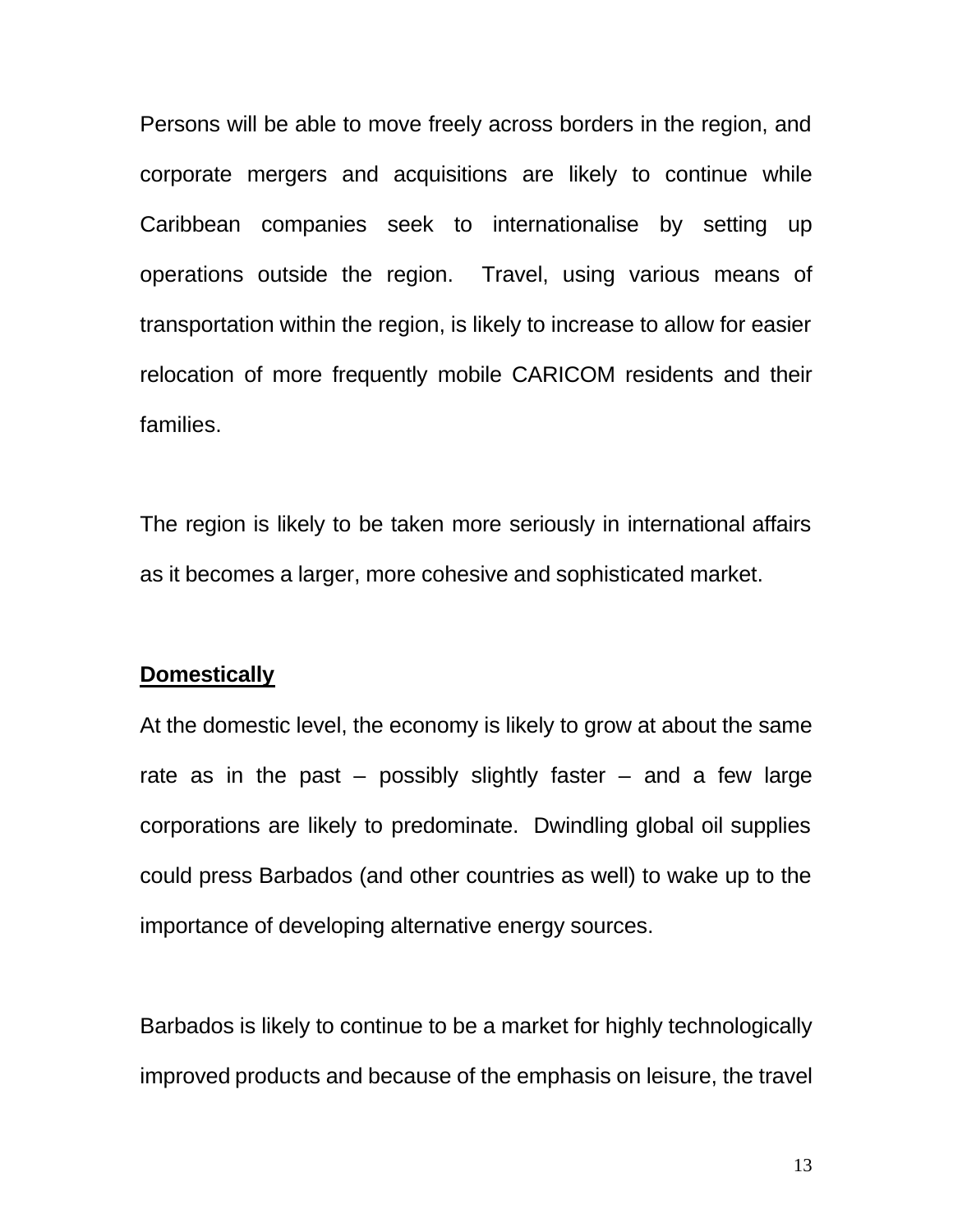industry and the tourism industry are likely to become even more important.

The international financial sector could survive as large increasingly powerful corporations pressure their governments to permit them to continue to use these jurisdictions, and this could be a continuing opportunity for Barbados' financial services, provided they are of the highest level of sophistication as the metropolitan countries, and are transparent and of the highest probity.

There is likely to be an increasing number of non-Caribbean Community persons living in Barbados and this could create a demand for the delivery of a wider range of services.

#### **The implications of international, regional and national trends**

It is important that we project what the world will be like so that we plan our educational system accordingly as these international, regional and national developments will require the repositioning of Barbados' educational and training approaches.

We will require new oversight skills at the corporate and institutional level, with an international focus.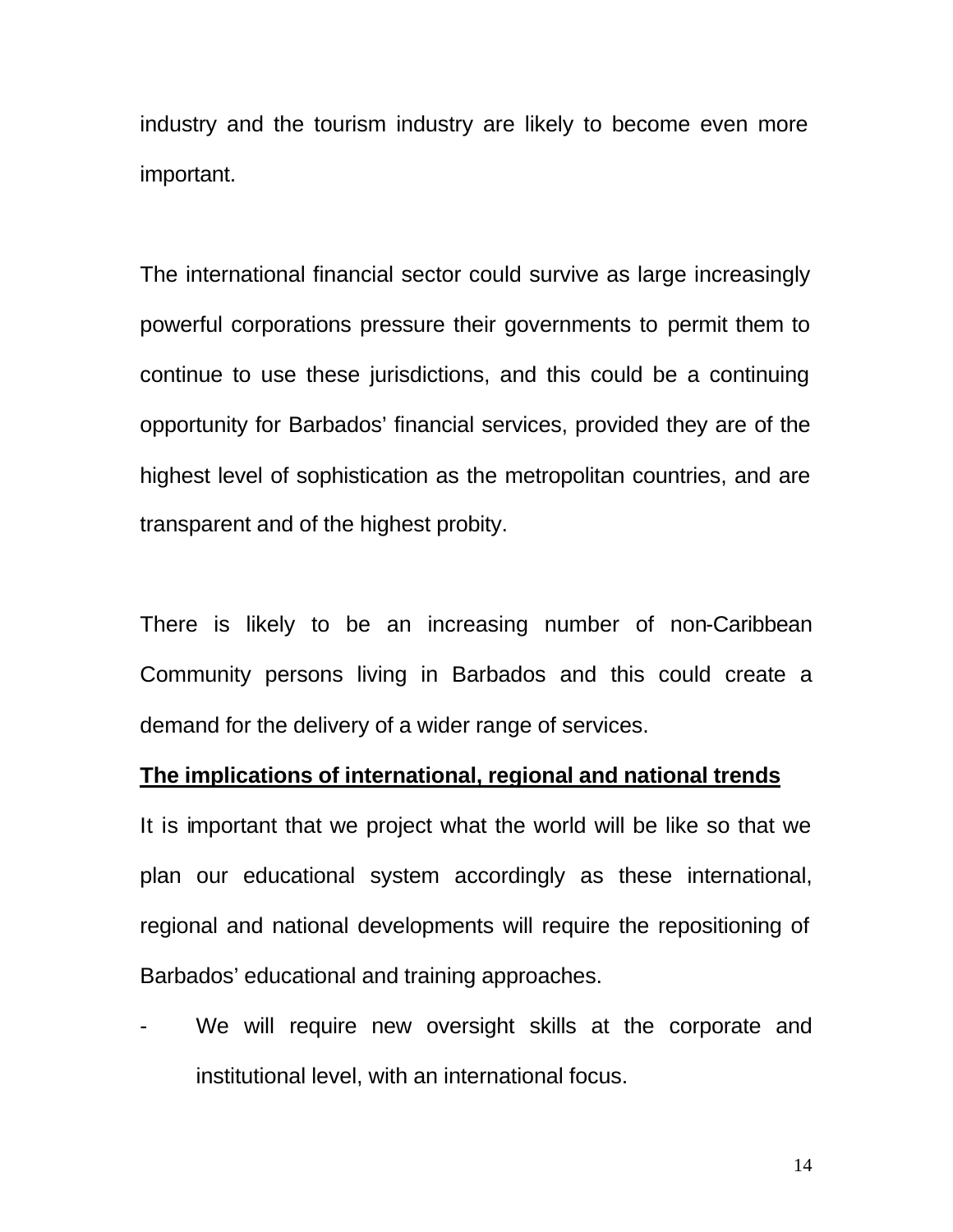- There is likely to be an increasing emphasis on scientific and mathematical approaches to many disciplines.
- There is a need for greater openness to the sciences and to languages.
- Macroeconomic planning and provisioning and astute financial management at the state and private levels will be more important.
- There will be a need for greater computer familiarity and there could be opportunities for the development and training in cultural industries.
- An opportunity to establish linkages with the Asian Pacific countries and Latin America may require greater knowledge of these countries.
- Given the continued importance of tourism, there will be a need for continuing tourism studies.

Additionally, there will be:

A need for greater innovation in civic planning and a greater emphasis should be placed on technological development and on skills to cope with the repair, maintenance and upkeep of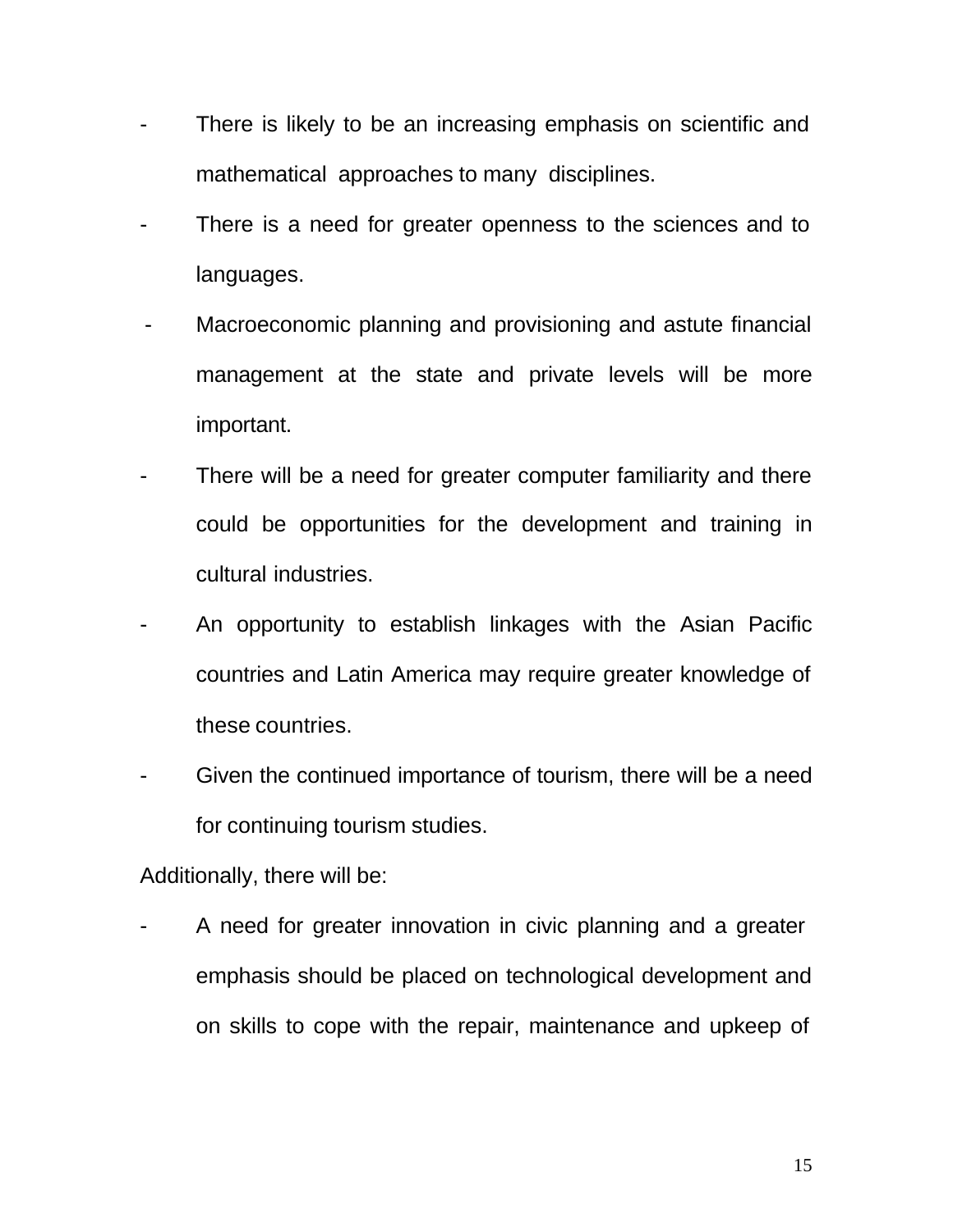new highly technical and digitised products and systems in banks, corporations and other offices.

- The need to revisit at the academic level, the role of the state, to learn other languages such as Spanish, French and possibly Portuguese, perhaps Chinese,
- To have greater negotiation skills in trade and other areas, and the development of a cadre of financial analysts will be other areas of emphasis.
- In the financial sector, training and development of regulators, compliance personnel and risk managers will also be required.

We have already seen some steps taking place, particularly at the UWI within the last two years, in some of these areas. Also, there is already an increasing acceptance of the need for lifelong learning as opposed to loyal, lifelong employment as the way of the future as more adults retrain. A rapidly increasing knowledge base is also forcing individuals and institutions to be versatile and adaptable and to concentrate on developing transferable skills. There is increased pressure on higher-level educational institutions to support job mobility by providing accreditations which are internationally acceptable. Educational institutions are pressured to provide costly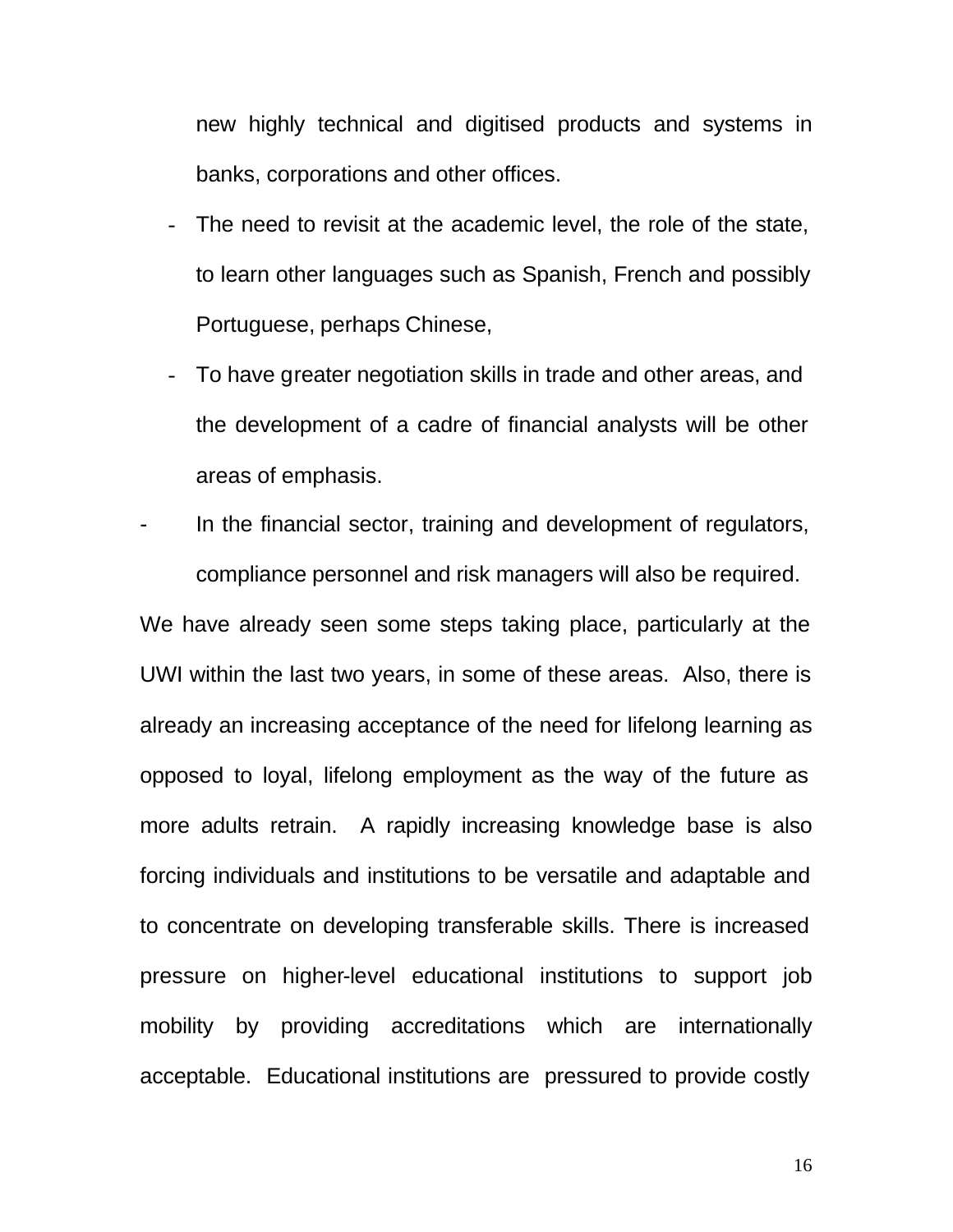up-to-date facilities to make access to modern technologies widely available.

These pressures on the education system have spurred a tremendously greater involvement of the private sector in the University and in University administration than before. Pressures on the allocation of government expenditures have led to increasing questions as to the appropriate levels of government spending at varying levels of the educational spectrum, particularly given the concerns about the performance of many secondary school graduates and their readiness for tertiary level education.

### **The Knowledge Gap – what drives it?**

While we in the Caribbean and in Barbados have been responding to these pressures, the response of developed countries has been much more rapid so that a knowledge gap has been developing. The knowledge gap is defined by the World Bank as the disparity in the capability of countries or groups within countries to participate in the process of technological innovation and new product processes. They have concluded that this gap is likely to grow unless developing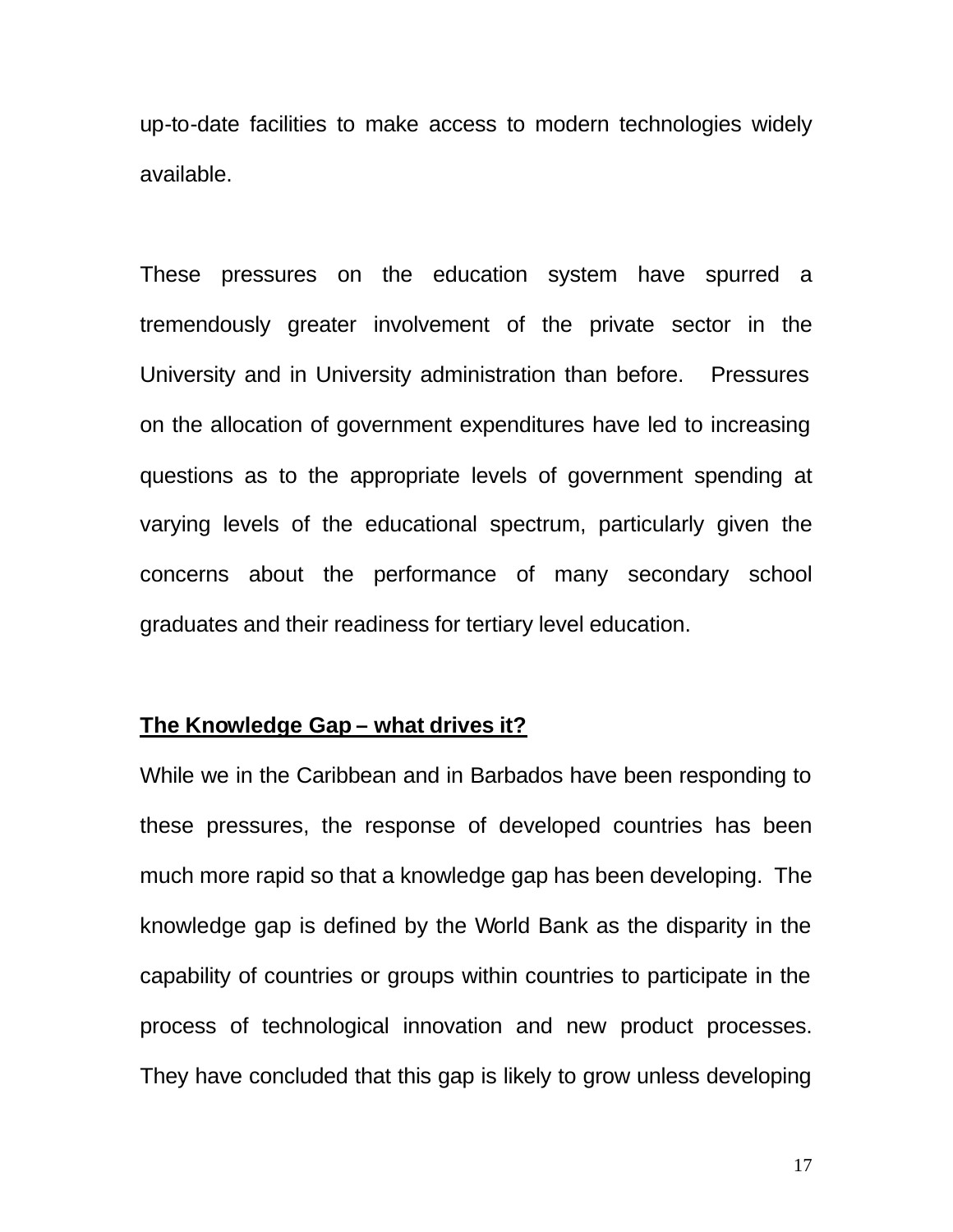countries take immediate action to arrest it. In the computer discipline it is called the digital divide.

While the knowledge gap between Barbados and many developed countries is not as wide as that of many other developing countries, the capability of our education and skills training to propel accelerated economic growth, brings into question the need for curriculum change.

A number of writers have argued that the focus of our education in Barbados has been on learning rather than on problem-solving and further that the emphases of our course offerings has been on the non-technical and non-scientific areas. Data on UWI admissions are used to emphasize the point. In 1996, 46% of admissions to the UWI were in the Social Sciences compared with 9% in engineering and 3.7% in agriculture. Since the rate of increase in new knowledge has been faster in the science and technology fields than in the liberal arts and social sciences, this could logically have led to a widening of the knowledge gap.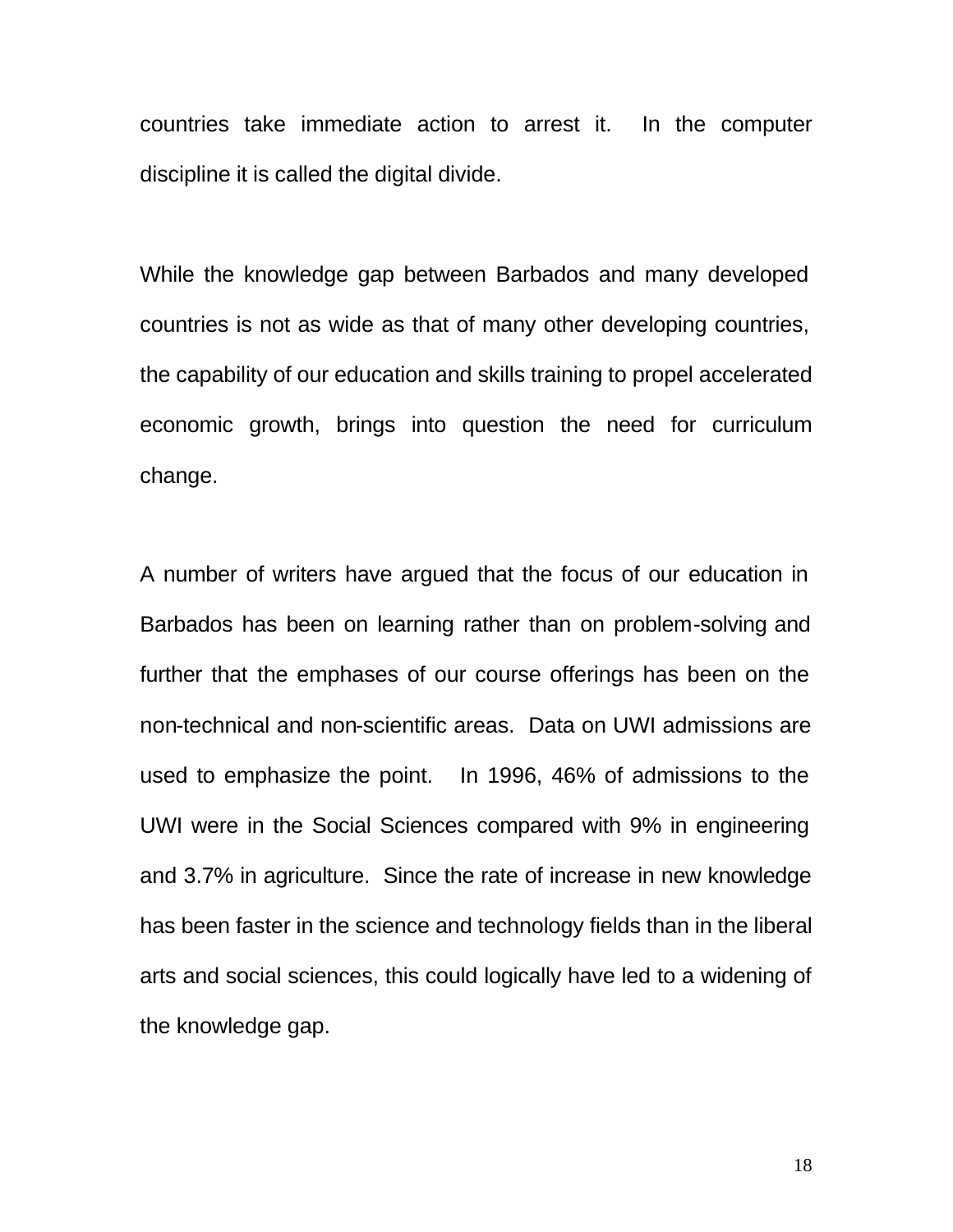# **Need for Technological Skill Improvement**

Winston Griffith, writing in the June 2000 issue of Eastern Caribbean Studies, makes the point that, considering the global trend towards a highly skilled labour force in production processes, Caribbean Governments must try to increase the pool of highly skilled labour.

He argues that the composition of the graduate pool needs to be changed to suit the development needs of the region. In sectors such as manufacturing, agriculture, services and technology, the need is for our workers to be creative, inventive and to devise and develop new products. I would add, or reproduce them. We do not need to reinvent the wheel as developed countries are likely to cede certain activities which developing countries can assume. The transport business, for example, has moved from bicycles to motorbikes, to cars, to trains, to planes, and in that time, while we have become great consumers of these goods and services, the Caribbean – except for a short stint by Trinidad and Tobago produces none of these modes of transport. Yet we continue to be major consumers of these items - so the market therefore exists. Yet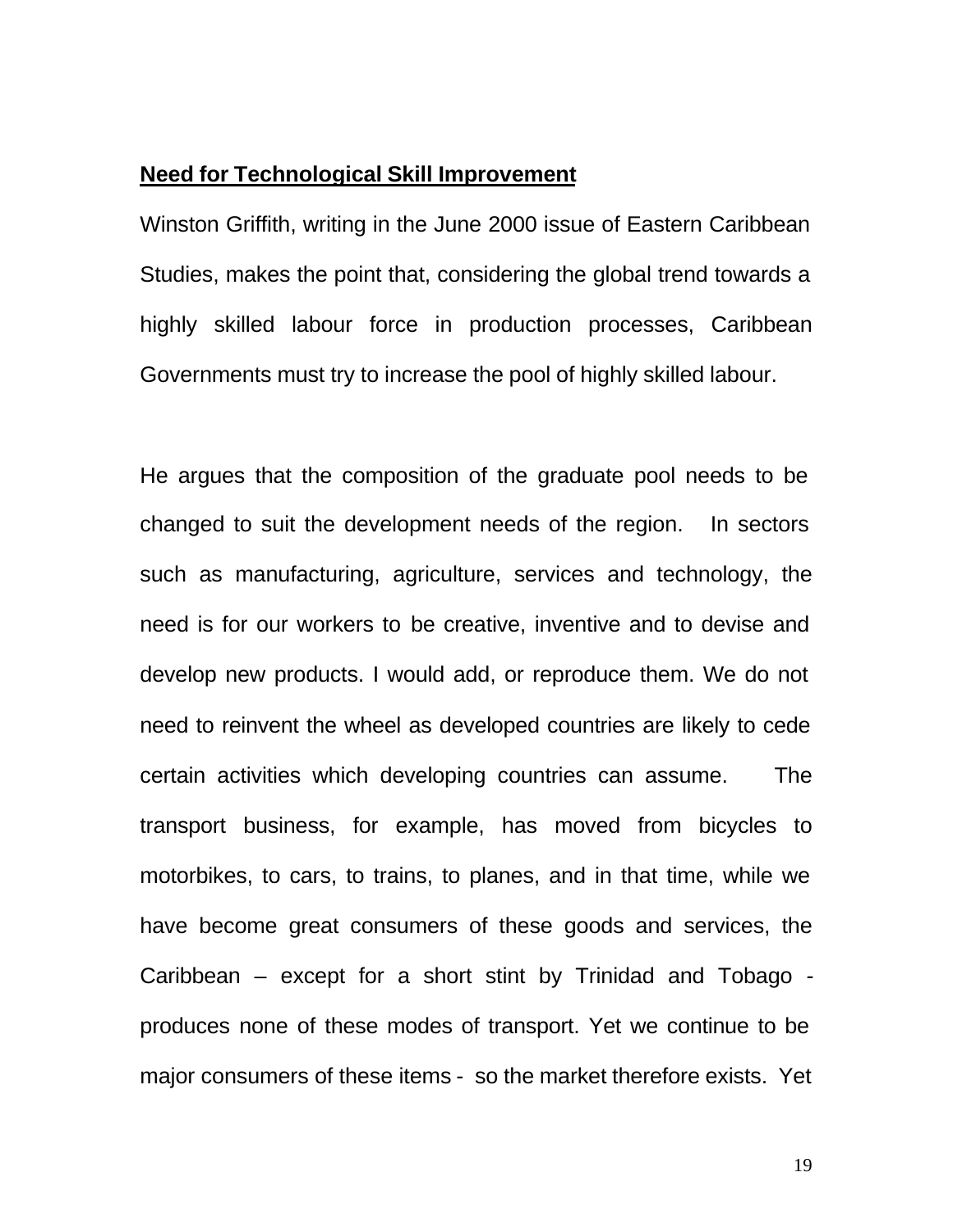we have not built a base on which these and other manufacturing skills can be developed.

Indeed, in the area of mechanical repair now that many items are digitised, we find ourselves technologically challenged. Meanwhile manufacturing has moved to robotics. We may need to skip a few generations of manufacturing and move directly to studies in robotics. Our preparedness need not be evolutionary. In addition, it may be necessary to introduce new topics such as entrepreneurship and competitiveness to the syllabus in order to coordinate these skill levels into productive activity. I was very encouraged recently by the introduction of trade negotiation as a subject offering and that other institutions were offering courses in intellectual property.

Barbados has already started to sell itself as a services centre; this will require a new set of skills if it is to be successful. We may notice that there is a greater need for skills in activities like marketing and design in response to the demands of the marketplace. Furthermore, the education, or more aptly the re-education, of adults could take on greater significance, as displaced workers seek to acquire new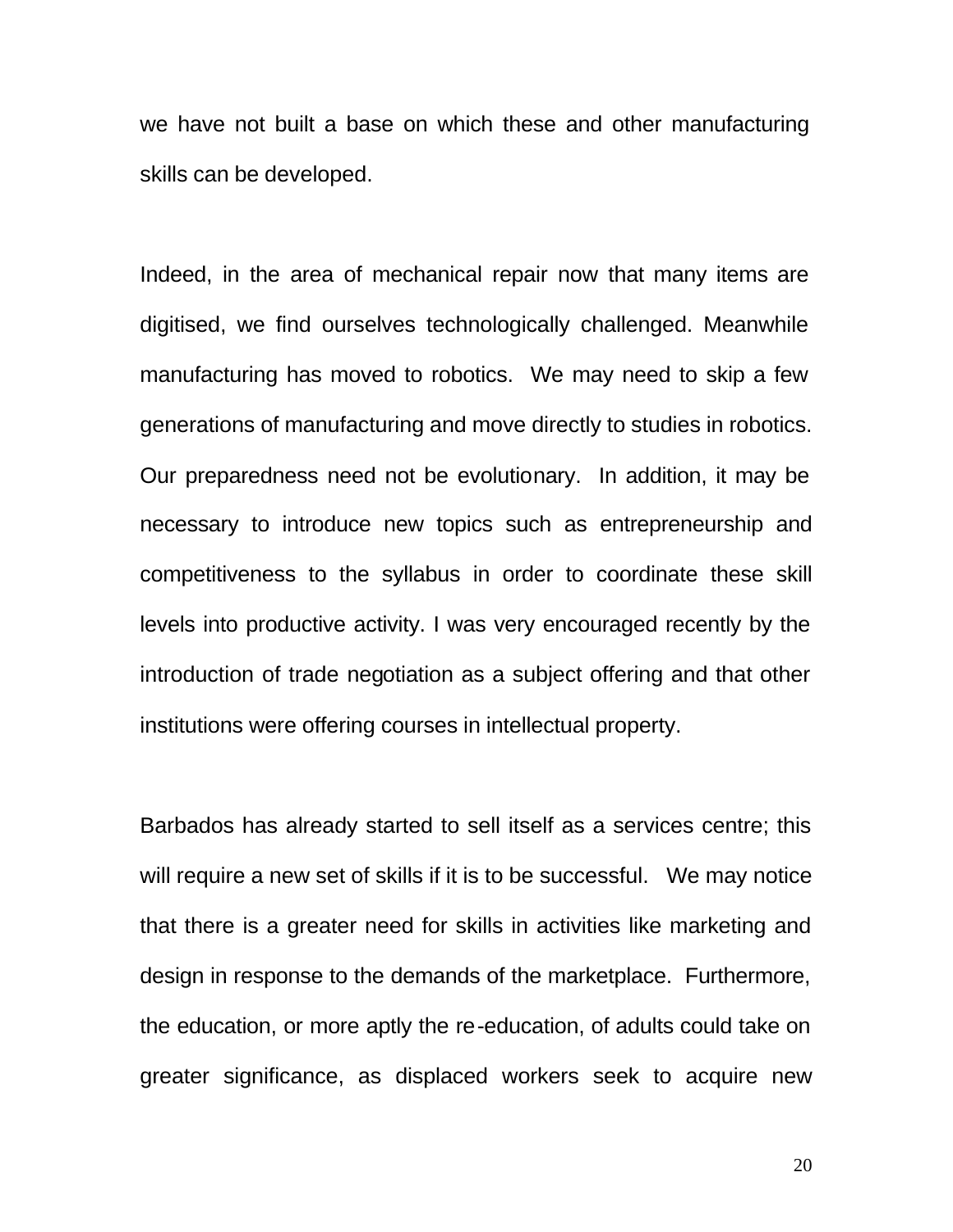competencies.The bottom line is, therefore, that there may have to be fundamental changes in the curricula which are currently in use at our educational institutions and this will cost money.

# **The use of Incentives in Education**

There are two other challenges. How to encourage students into these fields of endeavour and how to finance them.

Firstly, how do we guide our students into these areas? We may need to consider selective assistance to target areas of education. From a macroeconomic perspective, there are certain skills which are likely to be necessary in order to ensure the rapid growth of the economy. These often differ from the preferences of individuals. Fewer people are attracted to mathematics and sciences, yet these are the critical areas of need in the  $21<sup>st</sup>$  century. Even disciplines such as financial management, supervision and regulation are tending towards a more mathematical bias. It is important therefore to create incentives for study of mathematics for their use in other subject areas.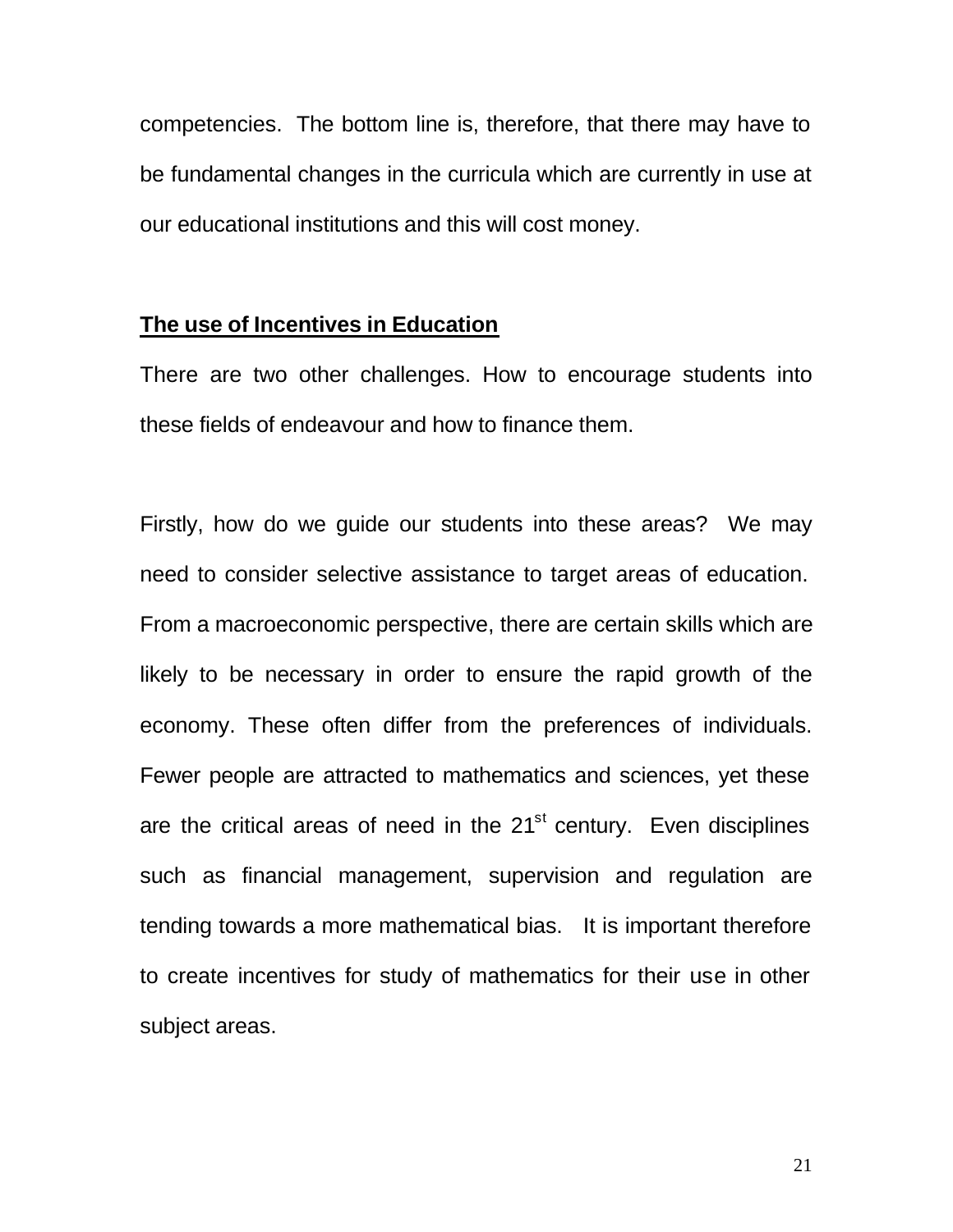At the moment, scholarships by government, for the most part, are not targeted to the development of specific skills needed at the national level – so scholarships in any field tend to be equally rewarded. To the extent that students choose the other options, there is therefore likely to be a disconnect between the skills needed in the future and the skills available.

In some cases, the resulting underuse of certain key facilities can even lead to withdrawal of programmes in these areas because of the low level of interest and resultant diseconomies of scale. What is more worrying is that this skewedness is occurring at even undergraduate levels as management is being widely chosen as a specialty even at that level, with the result that many students do not specialise in any discipline but become generalists at a very early stage. As employers, we notice these developments.

#### **Efforts at Reform**

It must be acknowledged that there have been major efforts at reform of the system. The Government's 1995 White Paper on Education Reform which involved a wide-ranging programme of school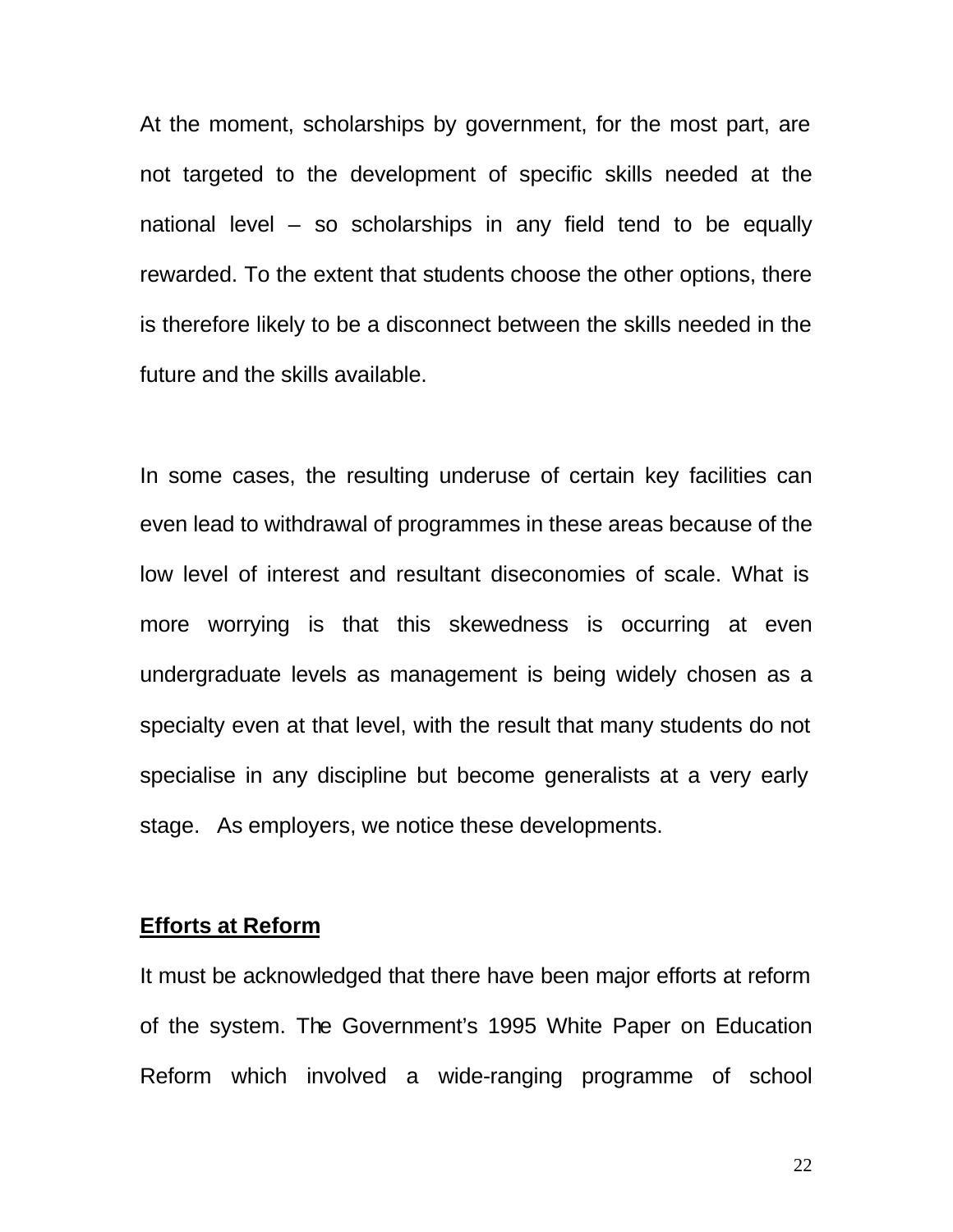improvements, the details of which are developed in the Educational Sector Enhancement Programme or Edutech, is an example. Another study, "Curriculum 2000 Barbados: Rationale and Guidelines for Curriculum Reform in Barbados" outlines the rationale and implementation process of the major improvements planned for teaching and learning in our schools. In addition, in 1995 a Commission headed by Dr. Leonard Shorey provided a very important report on "Financing Education in Barbados". We have therefore done a great deal of analysis and planning and have tried to implement many of these recommendations. However, since then, the challenges have become even more intense.

# **Changing the emphasis of the curricula: education and scientific developments**

It has been argued that the emphasis of our education has been more toward a liberal education and I am convinced that some liberal education is important. Indeed, human development would suggest that there should always be a certain basic level of general education which allows students to understand the world around them and which facilitates their interaction with it, through subjects such as history, geography, science, language and the arts.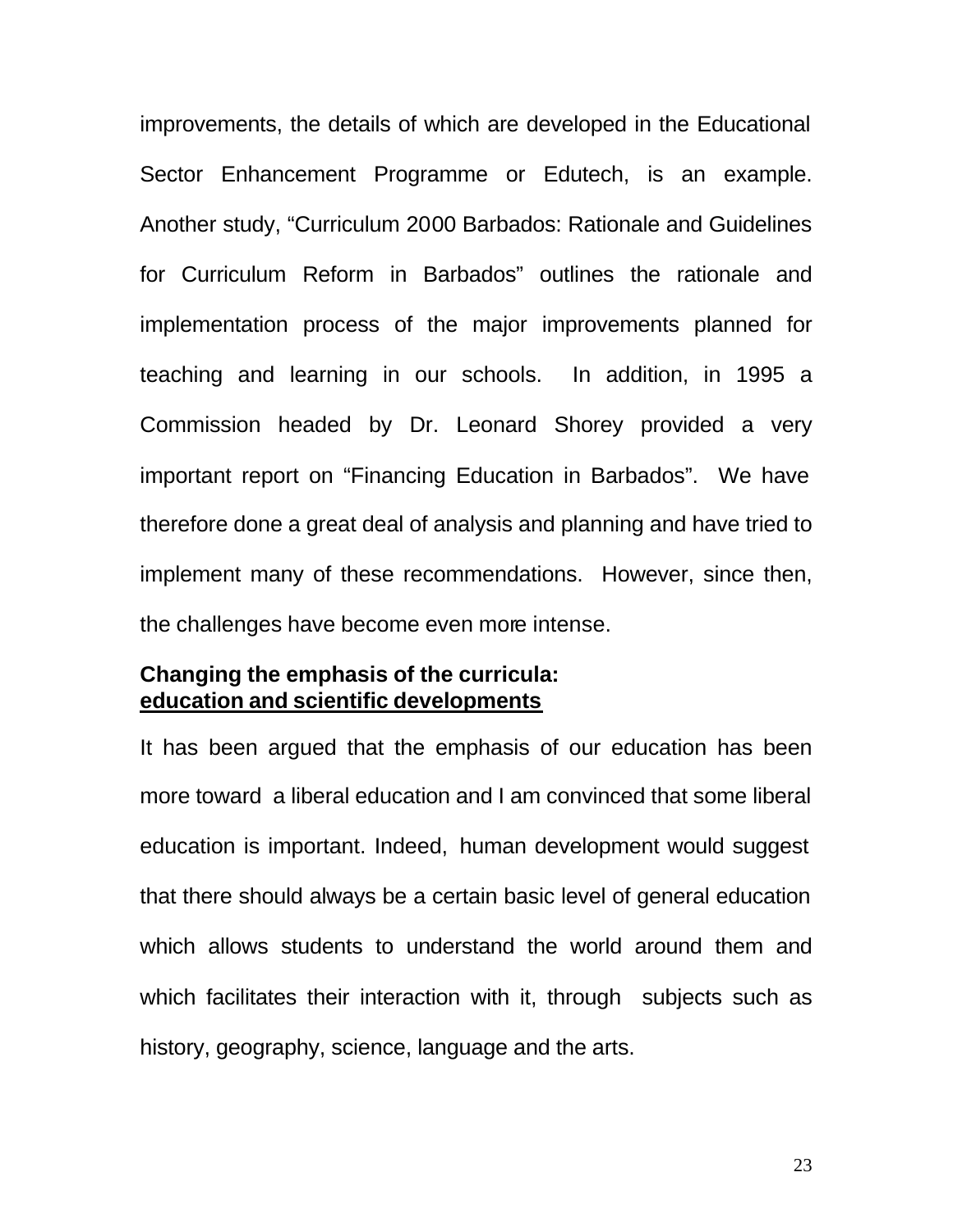At the same time, the emphasis placed on certain disciplines at early levels of education determines the students' ability to take certain other disciplines further, later in life. Because of the building block nature of some of these disciplines, it is difficult to learn them at an advanced stage. Mathematics is one such discipline and some science subjects as well. In later life, the non-mathematical aspect of the skills can be taught, but the absence of a proper mathematical base, limits the ability to be fully in charge of the topic. I am not suggesting that mathematics is an end in itself. It is a tool which can be applied to many areas of study. So selection of a later specialty is usually required.

All the indications are that, given the technological advances in mathematics, computerization and sciences, these disciplines will become even more important and will need to be more heavily emphasised in the curriculum at the primary and secondary levels. They should not be options – they should be as compulsory as liberal arts. The point here is that revision or redesigning of the curricula at the tertiary level may not be enough, as students need to have an appropriate foundation on which to build.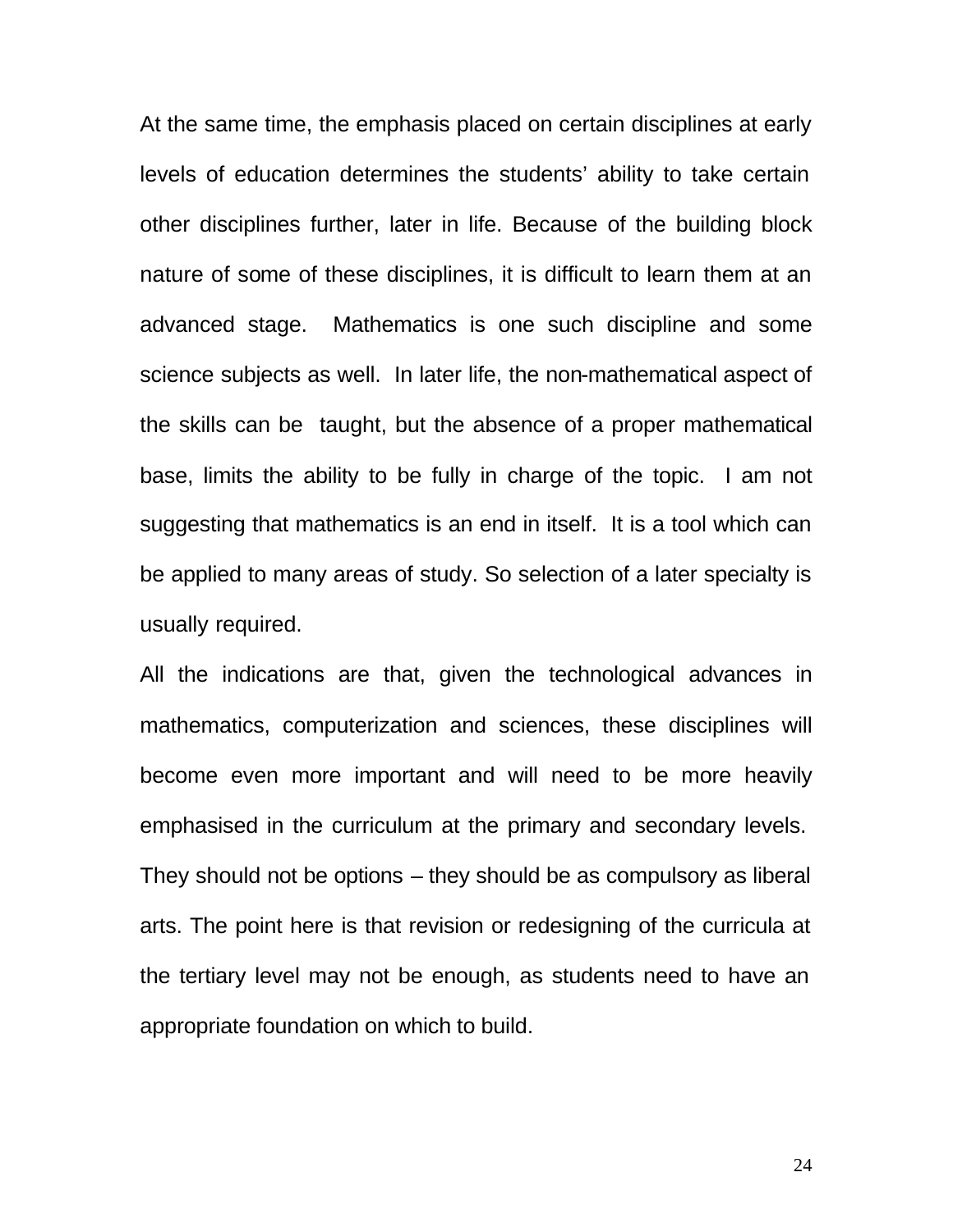# **How Employers may Influence the Curricula**

Employers too must become more involved in dialogue with the educational institutions and so give themselves greater opportunities to influence curricula by conveying their needs to the administration of the universities, colleges and polytechnics, so that the syllabus can be made more relevant to the kind of changes needed.

The more rapidly changing the discipline, the more feedback is essential from the employer to the universities and colleges. Sometimes however, employers are only able to determine after the fact, whether they are satisfied with the graduates they receive and are unable to pinpoint the changes required beforehand to achieve their objectives even when their opinions are sought.

# **Training by Employers**

Employers need also to take greater responsibility for training. While the educational institutions are generally the institutions which have the responsibility for the education of our youth, training is the responsibility of the employer. Training is defined here as a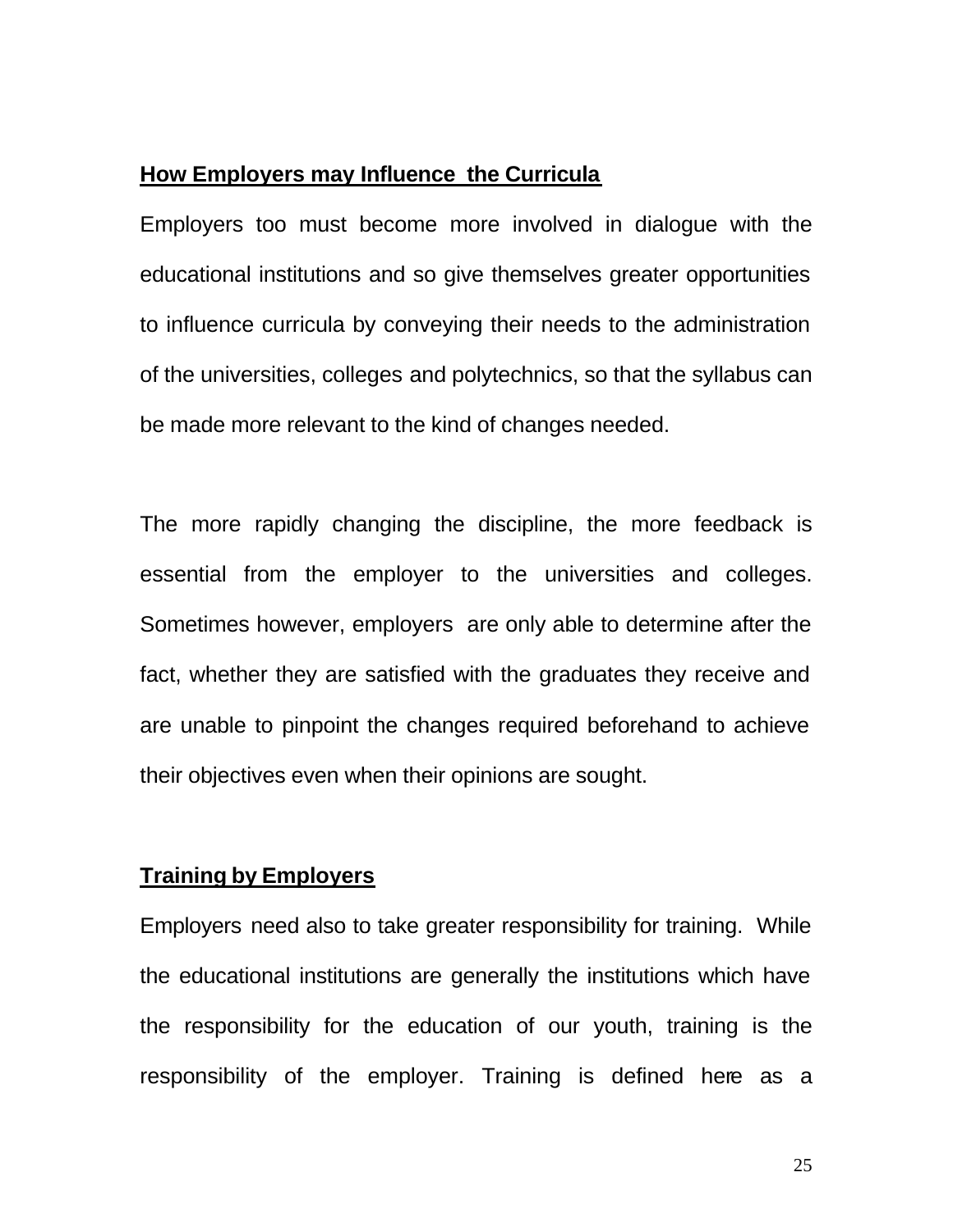systematic effort to elicit specific well rehearsed problem-solving responses to predictable and sometime unpredicted occurrences and to apply responses which are rehearsed and perfected over time, and which are specific to the goals and objectives of the organisation. Many employers fail to budget for it and expect it ready-made from the Universities and Colleges.

Generally, training for the world of work tends to be done on the job, or through professional qualifications and associations of professionals. Invariably however, in order to become a member of such associations one has to be already in the discipline or on the job. There is generally no opportunity for pre-induction training.

# **Financing Higher education**

To take our place at the table in the  $21<sup>st</sup>$  Century, this monumental leap forward in education has to be financed. Given that there are government budget constraints and competing claims on government expenditures, and that other sectors need to share in the benefits of government expenditures, choices need to be made.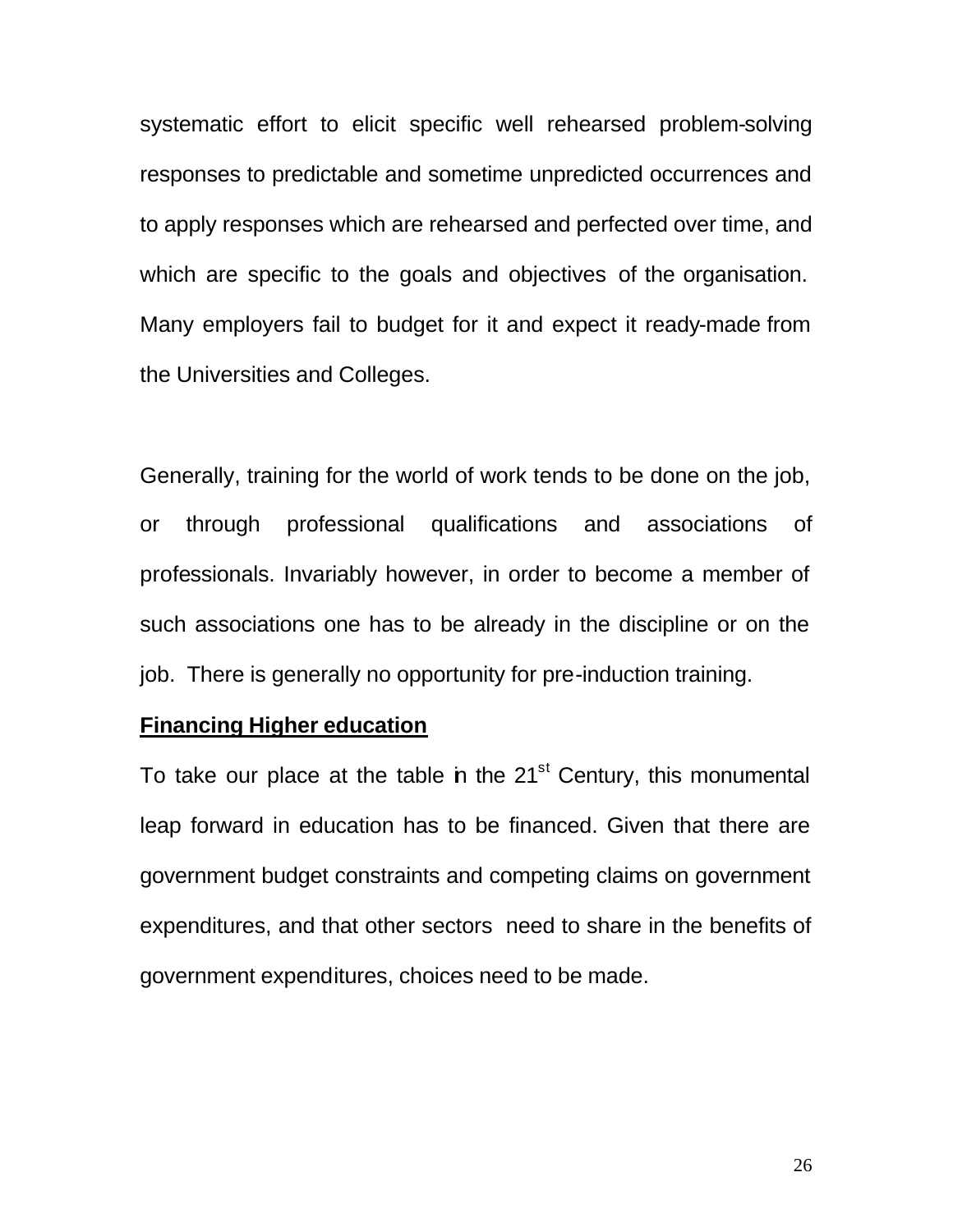Expenditure on education in Barbados already accounts for over 21% of the budget. In Barbados, during the mid-nineties the share of education peaked at 24.6% in 1993 as government tried to make education more relevant to the  $21<sup>st</sup>$  century. It was becoming clear that despite the much vaunted 98% literacy, education was not sufficiently functional to take the country into the new millennium. Even greater outlays are needed now: but other sectors are also in need of support. How then can it to be financed?

One issue is whether the consumers of education should be asked to bear some or a higher proportion of the needed outlays. Put another way, can universally-free education survive? In a country whose per capita income is relatively high – US\$9,500 - and where income distribution is not as highly skewed as in most Caribbean countries and indeed in most countries around the world, should there then be a greater attempt at cost sharing? Conventional wisdom states that if there is to be some cost-recovery, it should take place primarily at the tertiary level. I would qualify this to say – at the University level.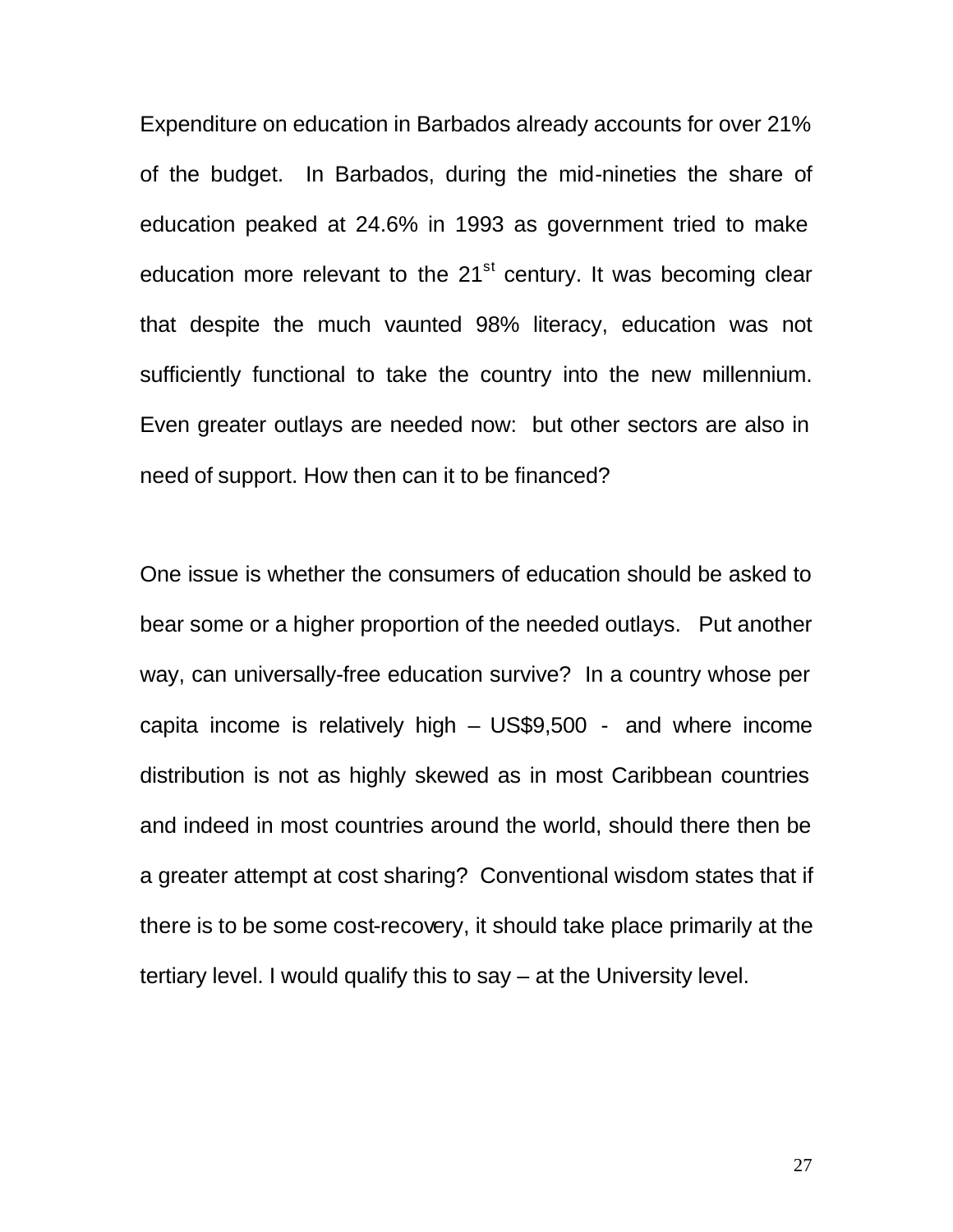There is great support for free primary and secondary education because the ages of the persons involved qualify them overwhelmingly as minors for whom the state is still responsible. In addition, evidence suggests that primary education benefits more of the poor than does higher education. Therefore, in a situation where there are competing claims for limited government funds, government spending on higher education, and in particular on University education, should be logically the area which would suffer cutbacks.

At the same time, the region has a problem of falling behind much of the developed world and some emerging markets in terms of the number of university graduates per population. Cutting public funds on higher education may not help to improve this statistic. There is therefore a dilemma for government and for educational institutions, particularly since cutting back on Government spending on University education could lead to a reduction in enrolment, precisely what has been identified for improvement. It is suggested that a system of partial cost recovery may not have the effect of reducing University education enrolments if it takes place after education has been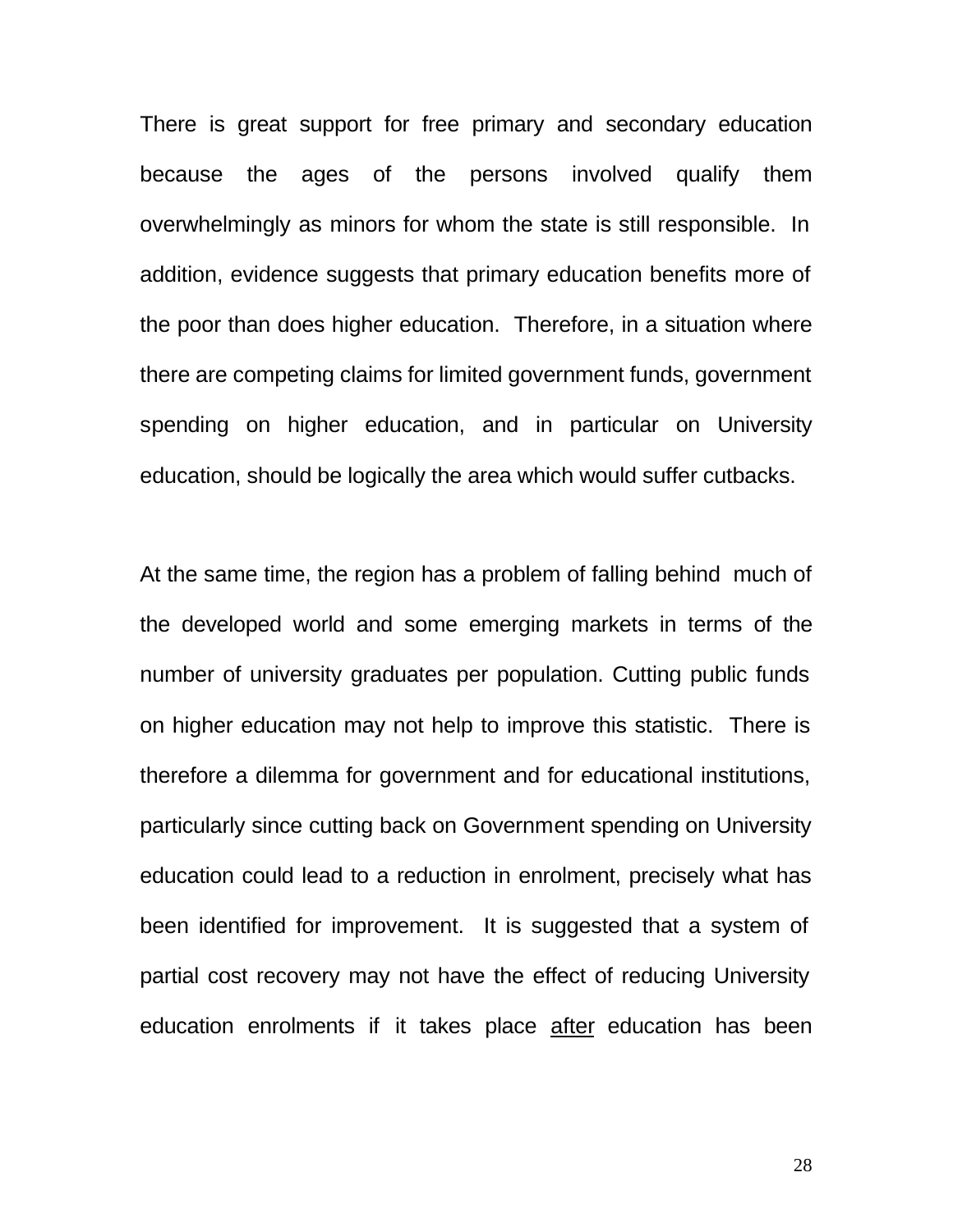delivered. This would require a commitment by students to honour their debts. The record in this regard has not been good.

It is important that the poor do not pay educational costs. However, public sentiment might support some kind of means-testing which would allow government to impose charges selectively on those who are able to pay, as present high income students are really enjoying an income transfer from the rest of the society. After all, in high income countries, means tests are used to distinguish between delivery of free funding to those who need it as opposed to those who do not.

Yet in Barbados these options seem socially unacceptable and incompatible with our cultural norms of equal treatment for all. A perceived reluctance to adopt measures of this kind may exist because many beneficiaries of free education, while agreeing that some change may be necessary, see a conflict in being the persons to advocate that change. Economists however, tend to be realists and have the training to suggest dispassionately what is optimum while leaving it to the decision-makers.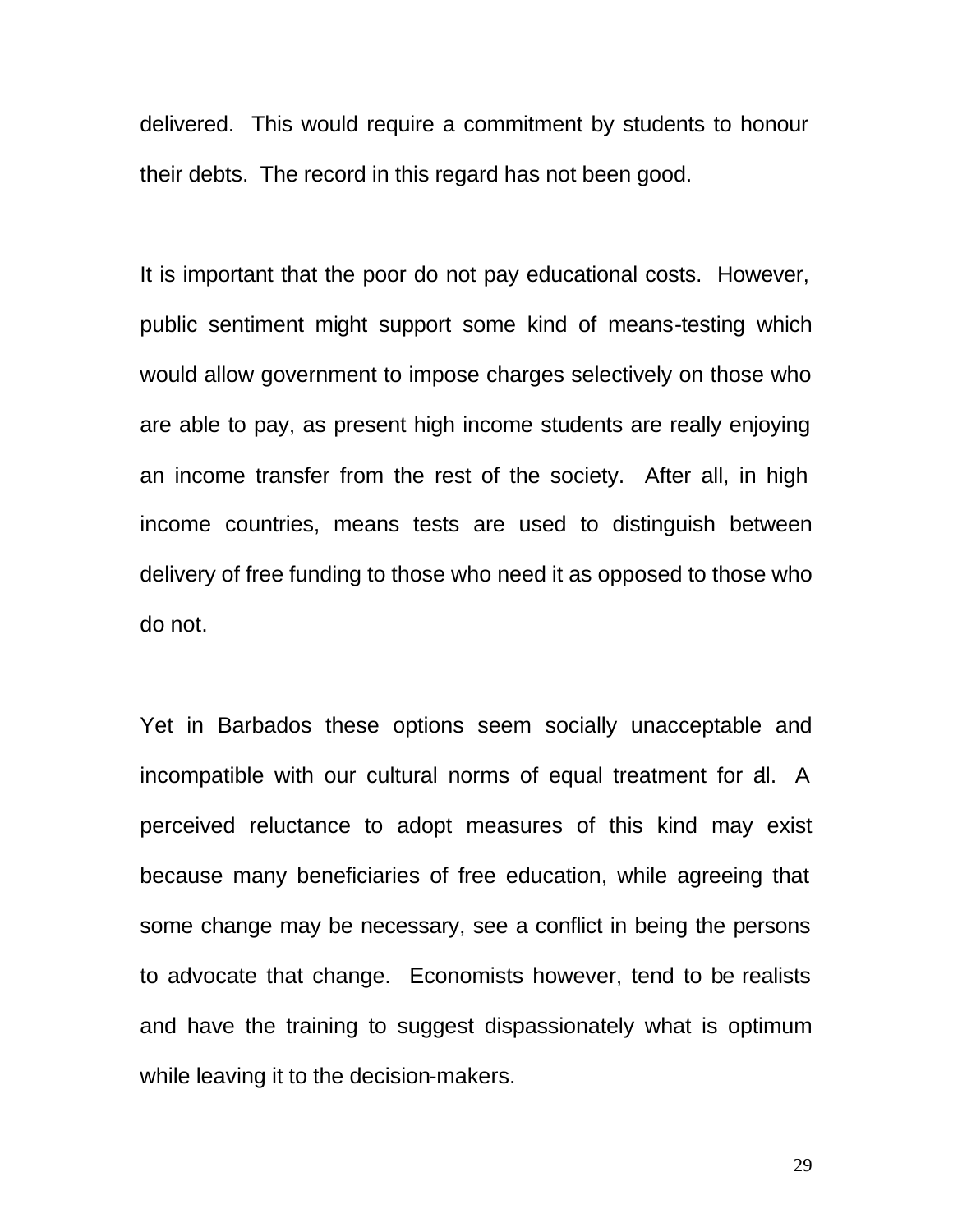# **Coping with Disincentive Effects**

Economists also tend to measure disincentive effects as well as incentive effects. On that basis, the theory behind incentive and disincentive is the likelihood of influencing required behaviour through the use of incentives, and a sensitivity to whether incentives have ceased to work or have negative effects.

International economists used this argument for removing incentives to the export sector. In the lively debate which prevailed in the 1990s. It was argued that in order to force producers to become competitive, the crutches  $-$  in the form of subsidies  $-$  had to be removed.

At a similar level, this argument is sometimes made about the delivery of free education – that in order to force greater performance from beneficiaries and to give parents a stake in their children's performance, some of the support must be assumed by the parent. This had proved to be a highly contentious point as there are few ways to determine who abuses the facilities and who does not, and to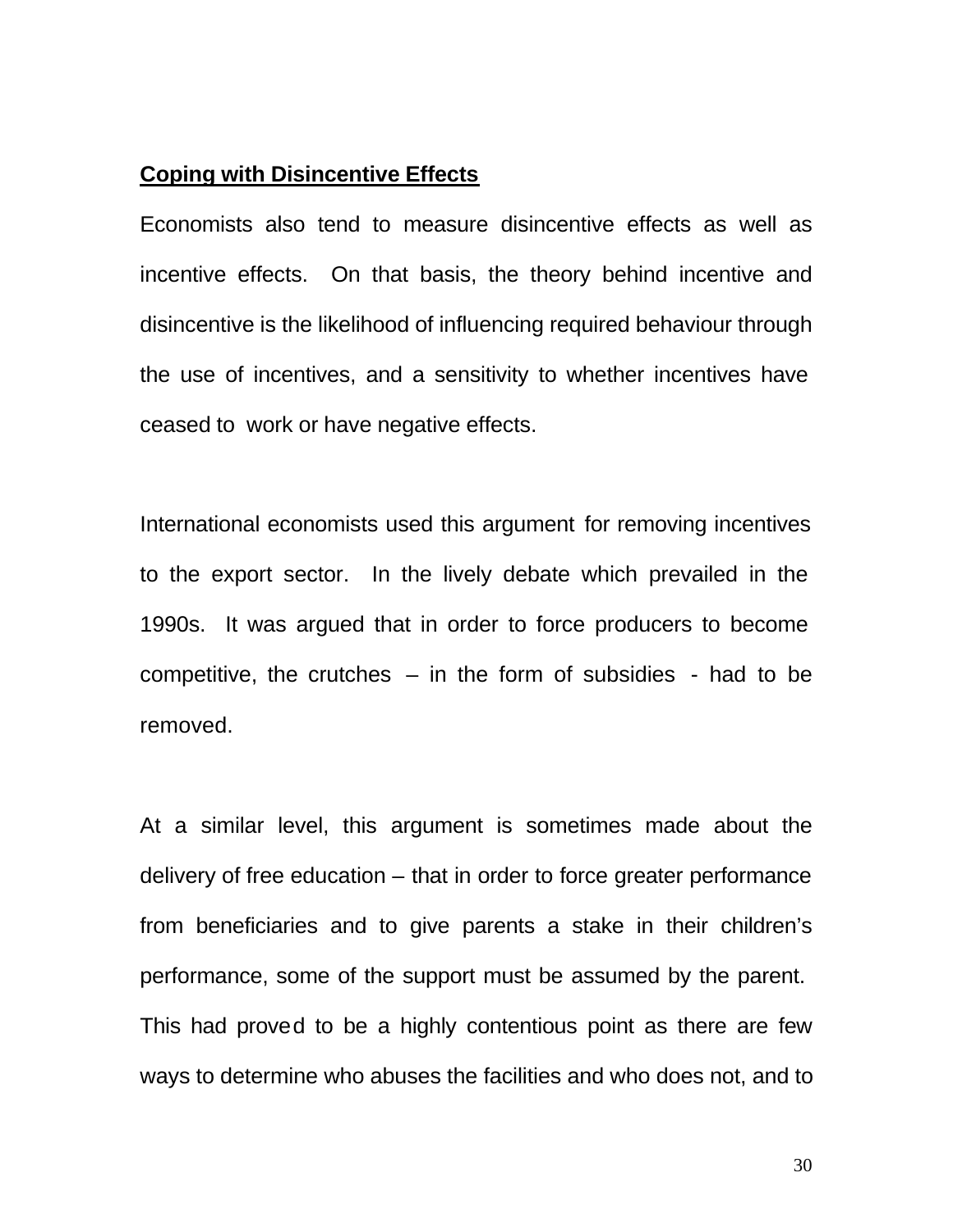hurt the triers in order to force greater results from the non-triers, one may disadvantage both, and may still not ensure improved parent care.

Because of the difficulty in distinguishing the triers from the abusers, the disincentive effects or "low parent care" bias continues.

## **Using the Credit Market to finance Education**

Commercial bank financing is also another means of supplementing the cost of education which may need to be further explored. It is quite common in North America for banks to offer credit programmes geared to financing students' educational needs. This is not the norm in Barbados, nor indeed in the Caribbean - possibly because education is almost completely free up to the University level. Yet, even though student costs are low; they may still be unattainable by some. Since the aim is not to deny but rather to encourage higher education, commercial banks may wish to consider offering loans to students with moratoriums over the study period, so that more students are able to access higher education. An arrangement where guarantees by Government could be provided for collateral-short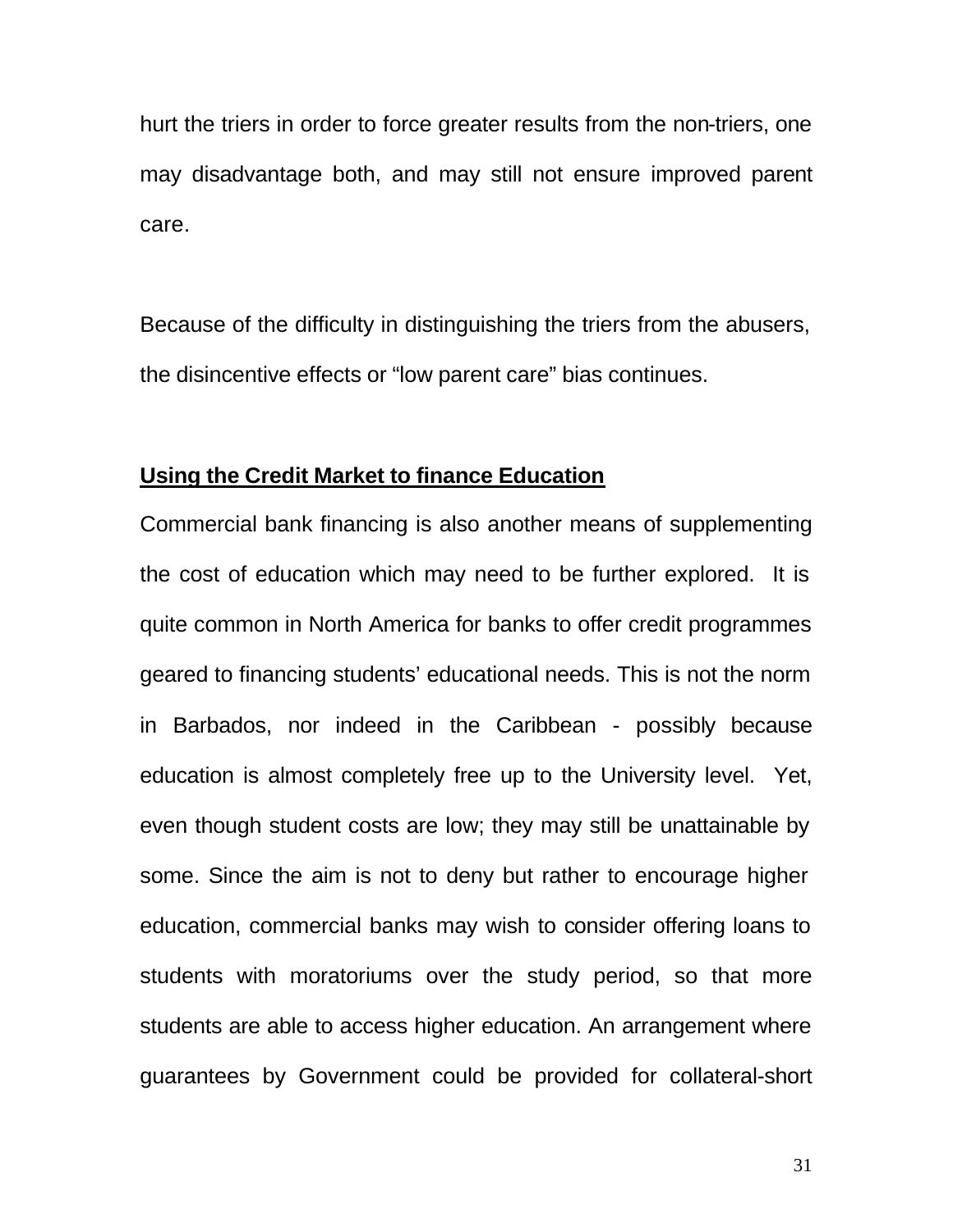persons could also be explored. (A suggestion made by Dr. Shorey many years ago). It may even help to encourage a greater number of males, who may not wish to be dependent on parents for extended periods, to attend University. In the long run, the commercial bank is likely to have a loyal client who will be positioned to bring business as that student enters the world of work.

## **Improving efficiency and effectiveness**

Partial cost-recovery and new sources of financing apart, an in-depth examination of expenditure on education may reveal the need for improved efficiencies and effectiveness in other areas. For example – the very valuable text book scheme. How does a system of returning all text books at the end of year encourage reading or self study?

There are many other implications of achieving our educational objectives which educational administrators are in a better position to examine. For example, will the traditional classroom setting be the most cost-effective way of delivering the new curricula? Would distance teaching or on-line instruction bring more value for money in some areas? This is already being introduced by the University and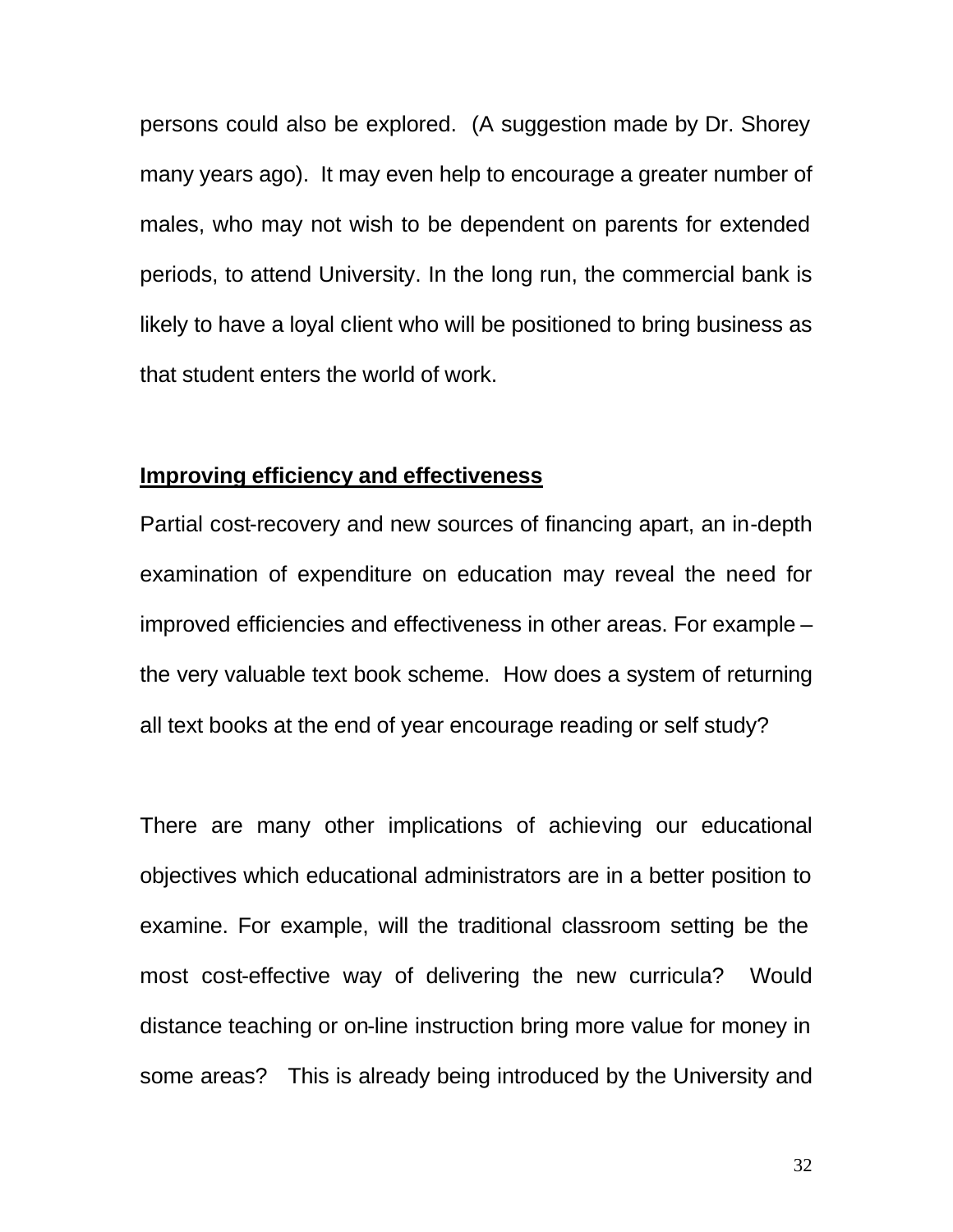recently by the Polytechnic, and is likely to assist in cost control while widening the availability of educational facilities. The conventional wisdom is that it will work better for some subjects than for others, but these are issues for the educators and the administrators.

# **Conclusion**

Ladies and gentlemen, our educational system has been a beacon in the Caribbean and the developing world. However if we are to cope with the pressures for change which lie ahead, the cost of education will be immense, if we are not to be left behind. In order that we are on the right side of the divide, the new requirements will necessitate that we restructure and find ways to deliver relevant and high quality education which meet the needs of the  $21<sup>st</sup>$  century without altering the basic social principles which have got us this far.

Let me add that these are not the official views of either the Central Bank or the Government. I trust however that the issues which I have raised have offered us the opportunity to reflect on these challenges once again as we position ourselves and our children for the future.